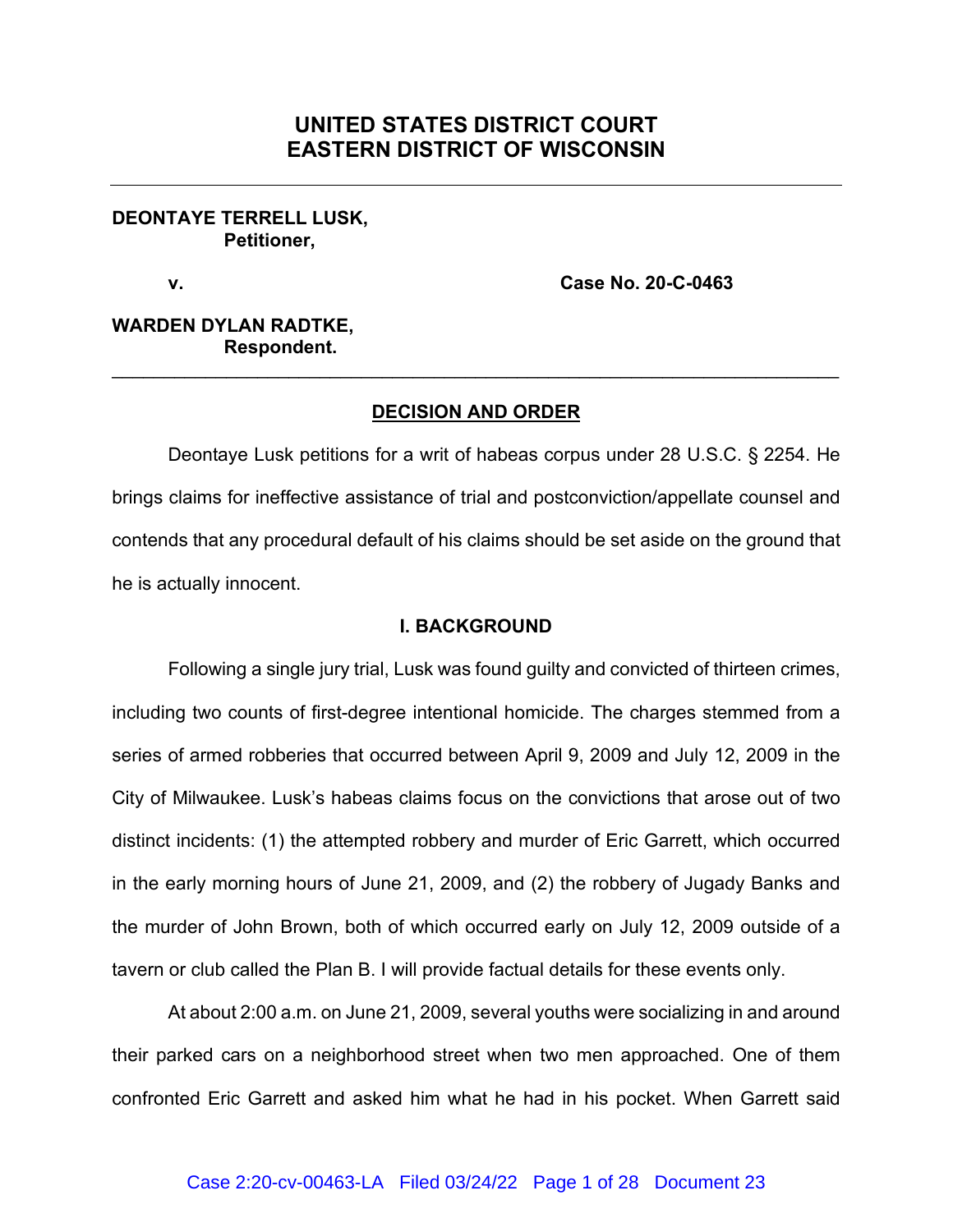"nothing," the person shot him in the chest. Garrett died of the gunshot wound. At trial, three eyewitnesses—Kimberly Neal, Jessica Garrett, and Brittany Pendelton—identified Lusk as the shooter. Prior to trial, these three witnesses also identified Lusk during policeconducted lineups. According to the trial court's docket, Lusk's trial counsel filed motion to suppress the identifications made by these witnesses, but the trial court denied the motion. (Answer Ex. 1-A, entry for July 23, 2010; ECF No. 16-1.) The federal record does not contain a transcript of the suppression hearing or information about the parties' arguments or the court's ruling, other than the following entry on the docket:

Matter in court for the Court's Decision on defense motion challenging identification of State's witnesses. Court finds that the State has met the identification challenge as far as witness Ms. Kimberly N. The Court will allow the testimony of Ms. Kimberly N. in at trial. As for witness, Ms. Jessica G., the court finds her identification of the defendant to be reliable. Court will allow the testimony of Ms. Jessica G. at trial. Court finds that Ms. Brittany P.'s identification of defendant was very positive. Court denied defense motion to suppress the identification of Ms. Kimberly N., Ms. Jessica G., and Ms. Brittany P. They will be allowed to testify at trial.

(*Id.*) At trial, all three witnesses identified Lusk in court, and the state introduced Garrett's and Pendelton's out-of-court identifications. The state, however, did not introduce evidence of Neal's out-of-court identification. The jury convicted Lusk of all crimes that were charged in connection with the murder of Eric Garrett.

The other relevant crimes occurred on July 12, 2009. At about 2:00 a.m., a person named Katie Dean exited the Plan B Tavern with her nephew, Jugady Banks. At trial, Dean testified that Banks went to his car ahead of her and that, when she arrived at the car, she noticed that a man was patting Banks down with a gun and that another man was leaning against the car. She saw two other men she believed were involved in the robbery. Dean identified one of the men as Lusk and another as Timothy Carter. Dean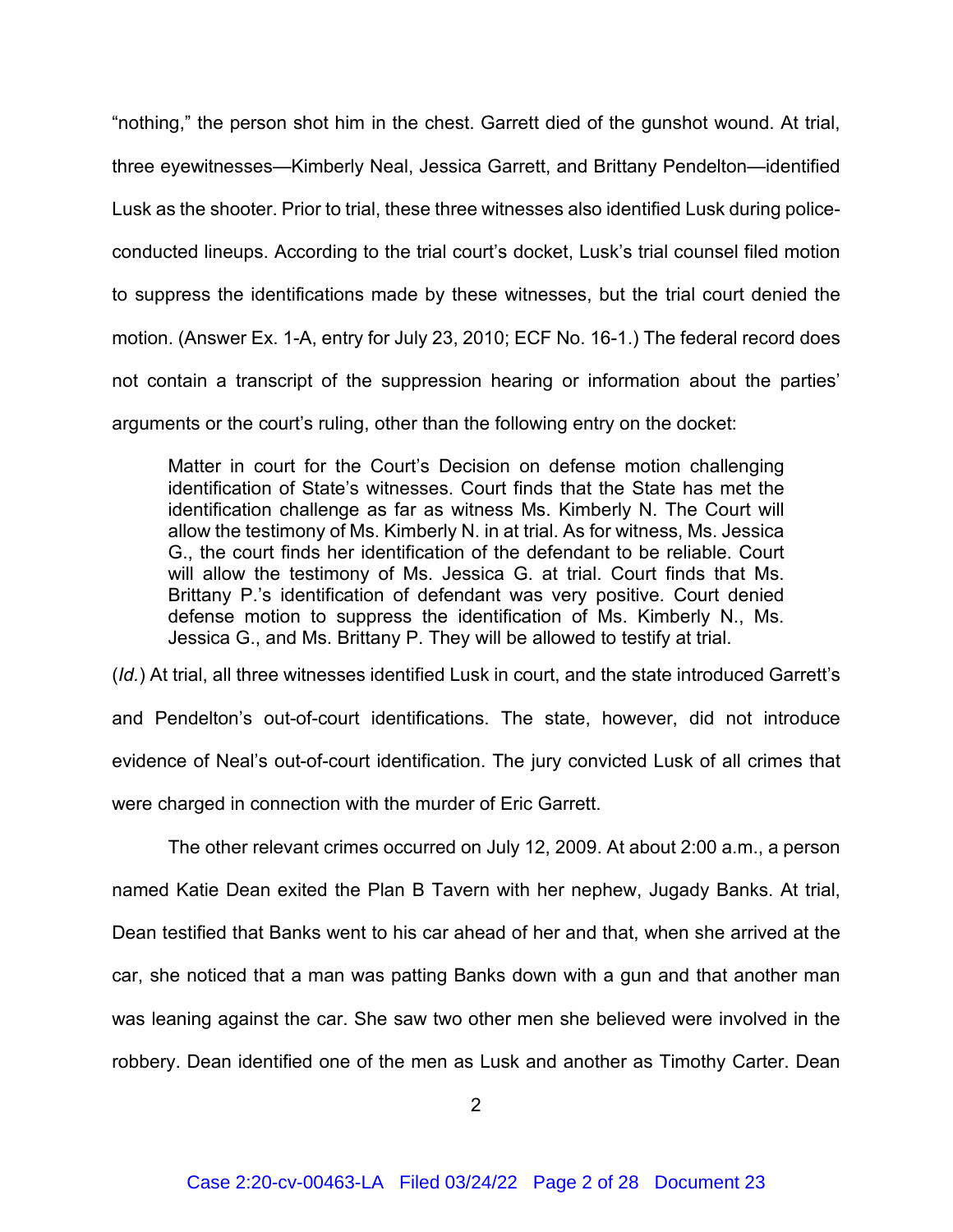testified that she had seen Lusk inside the Plan B earlier that evening. She testified that Carter was the man with the gun. The state also introduced evidence that, prior to trial, Dean had identified Lusk after the police showed her a photo array. Dean testified that, during the robbery, Lusk took a pack of cigarettes that he found in Banks's pockets. The men then advised Banks to drive away before they started shooting. Banks told Dean to get in the car, and after she did so they drove away. Dean testified that, as they were driving away, she heard gunshots coming from the Plan B.

At about this time, the events surrounding the murder of John Brown were unfolding. Just prior to the murder, Brown was sitting in the passenger seat of a truck that was double parked on the street near the Plan B. The truck belonged to Anthony Heard, who was in the driver's seat. Heard had just driven Brown to the Plan B because his car was parked in its parking lot. Heard and Brown were talking with each other in the truck when they heard a gunshot coming from the parking lot. Heard testified that a group of young men were in the lot, and that one of them had just fired a shot. Heard asked Brown what he wanted to do, and Brown said that he wanted to go to the lot and get his car. After Heard confirmed that this was really what Brown wanted to do, Heard drove his truck into the lot, near the group of young men. Brown exited the vehicle and was immediately confronted by the group. Heard testified that Brown told one of the men that he was just going to his car. Heard then saw the man point his gun at Brown and shoot. At this point, Heard drove away. Brown died from the gunshot wound.

Heard did not identify the person who shot Brown. However, the testimony of Katie Dean, which identified Lusk as one of the men who had robbed her nephew moments earlier, put Lusk at the scene of the crime. Likewise, the owner of the Plan B, Nicole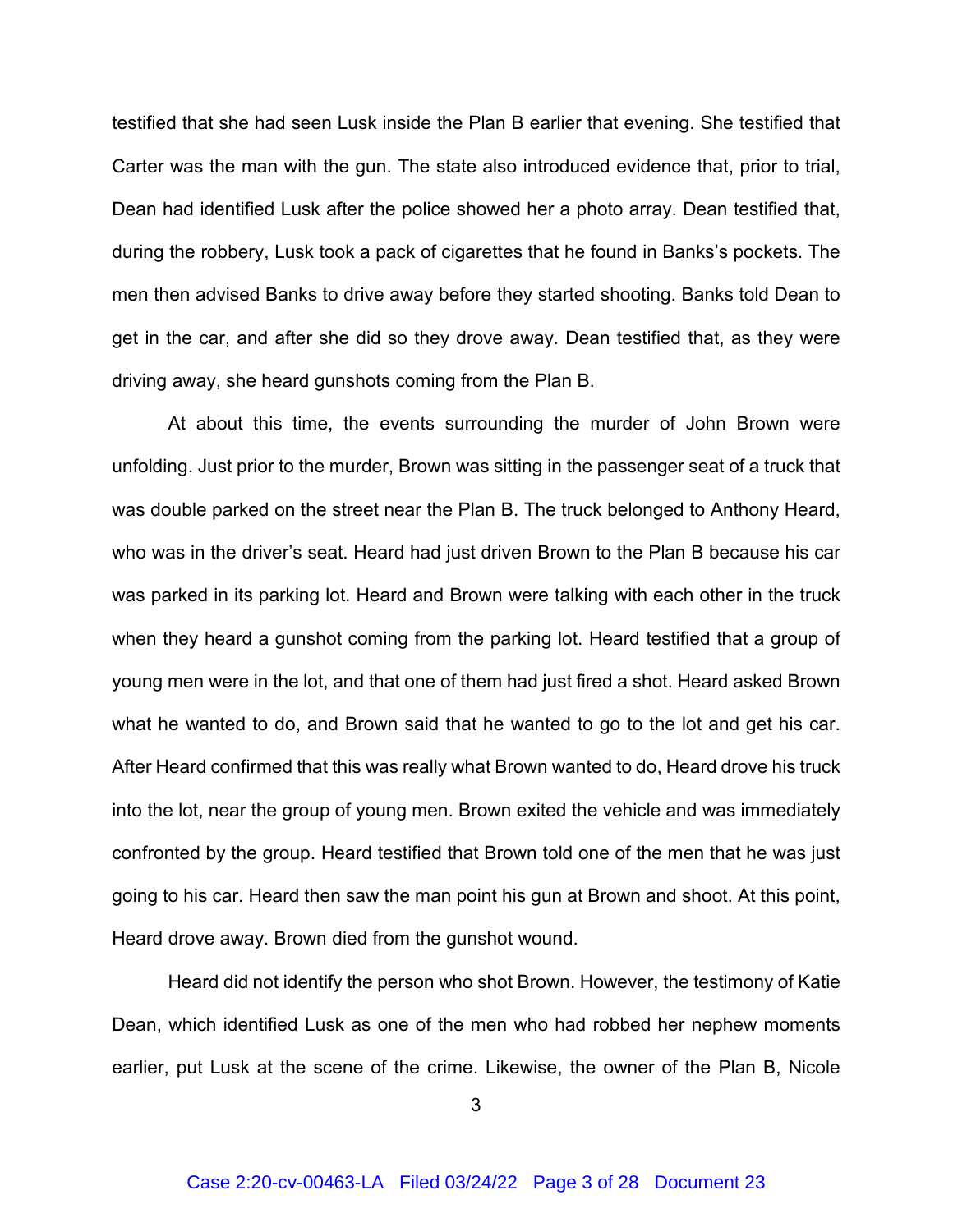Tanner, testified that Lusk had been inside the tavern that evening and left at around the time the bar closed, which was when Banks was robbed and Brown was killed. The state then presented the testimony of Dennis Avant, who claimed to witness Lusk shoot Brown. At the time of trial, Avant had been convicted of eleven felonies and was being prosecuted for an open drug offense. He testified that, although he was not promised anything in exchange for his testimony, he agreed to testify against Lusk in the hopes that the prosecution would take his cooperation into consideration in his drug case. On crossexamination, Avant said that the open drug case began when he was arrested by a police officer named Michael Vagnini. Although unknown at the time of Lusk's trial, it was later revealed that Vagnini was performing illegal body-cavity searches on suspects. After the illegal searches came to light, Vagnini was dismissed from the police force and criminally prosecuted. Avant testified that, after Vagnini arrested him, Avant told Vagnini that he had information about Brown's murder, and that Vagnini arranged for him to speak with detectives from the homicide unit.

Avant testified that, at about 2:00 a.m. on July 12, 2009, he was at the Plan B and saw Lusk and Timothy Carter there. Avant said he knew both men before that night. He testified that, when he left the Plan B and was going to his car in the parking lot, he saw Lusk and Carter in a group of about four people and that they were arguing with a man and possibly trying to rob him. Avant testified that he saw Carter shoot a gun into the air and then give the gun to Lusk. Avant testified that Lusk told the man to "break his self," which Avant understood to be a demand for the man to give Lusk his valuables. According to Avant, when the man told Lusk he had nothing, Lusk shot him. Avant said that Lusk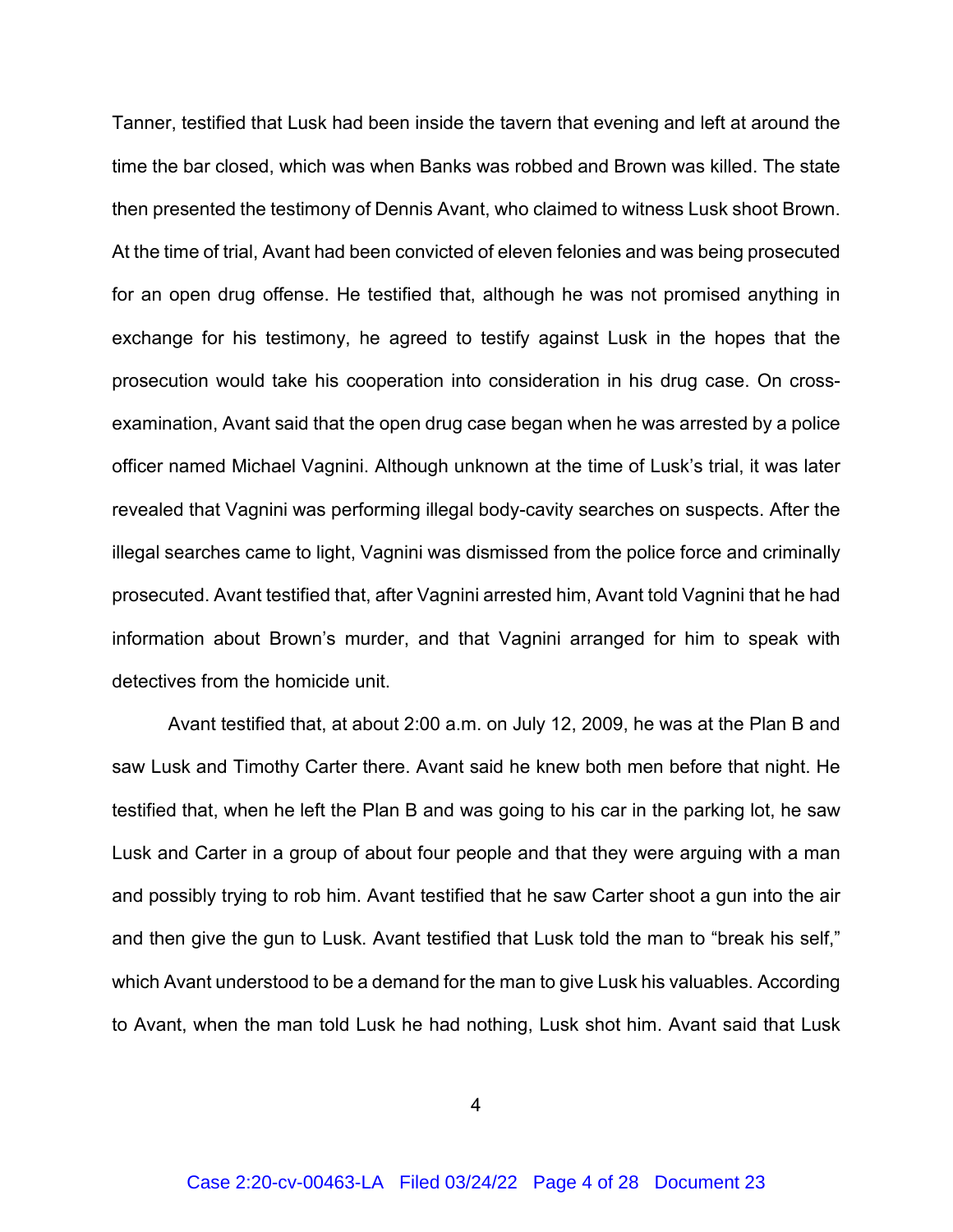and Carter then entered a truck and drove away. Avant testified that he walked up to the victim, looked at him, and then got into his own car and drove away.

The state also called Antwan Green to testify against Lusk. At the time of trial, Green had been adjudicated a juvenile delinquent eight times and was then in custody. He testified that, following his arrest on August 2, 2009, he agreed to talk to the police about Lusk. Green testified that, on the night of Brown's murder, he was out with some of his friends when the group received a call from Lusk at about 2:45 a.m. The group went to meet Lusk, and Green claimed that when they arrived Lusk told them that he had shot someone. However, after Green finished testifying, it was discovered that he was in a juvenile correctional facility on the night Brown was shot and therefore could not have met Lusk on the street that night. Green was still at the courthouse at the time of this discovery, and the court arranged for the public defender to represent him on possible perjury charges. After counsel was appointed, Green returned to the stand and, in front of the jury, admitted that his testimony was false. Green then invoked his Fifth Amendment right against self-incrimination. During closing arguments, the prosecutor admitted that Green had committed perjury and apologized to the jury for presenting his false testimony.

As a result of the events that occurred during the early morning of July 12, 2009, Lusk was charged with robbery with threat of force, first-degree intentional homicide by use of a dangerous weapon, and being a felon in possession of a firearm. The jury convicted him of all counts.

On direct review in state court, Lusk was represented by Attorney Matthew Pinix. In Wisconsin, direct review often begins with the filing of a postconviction motion in the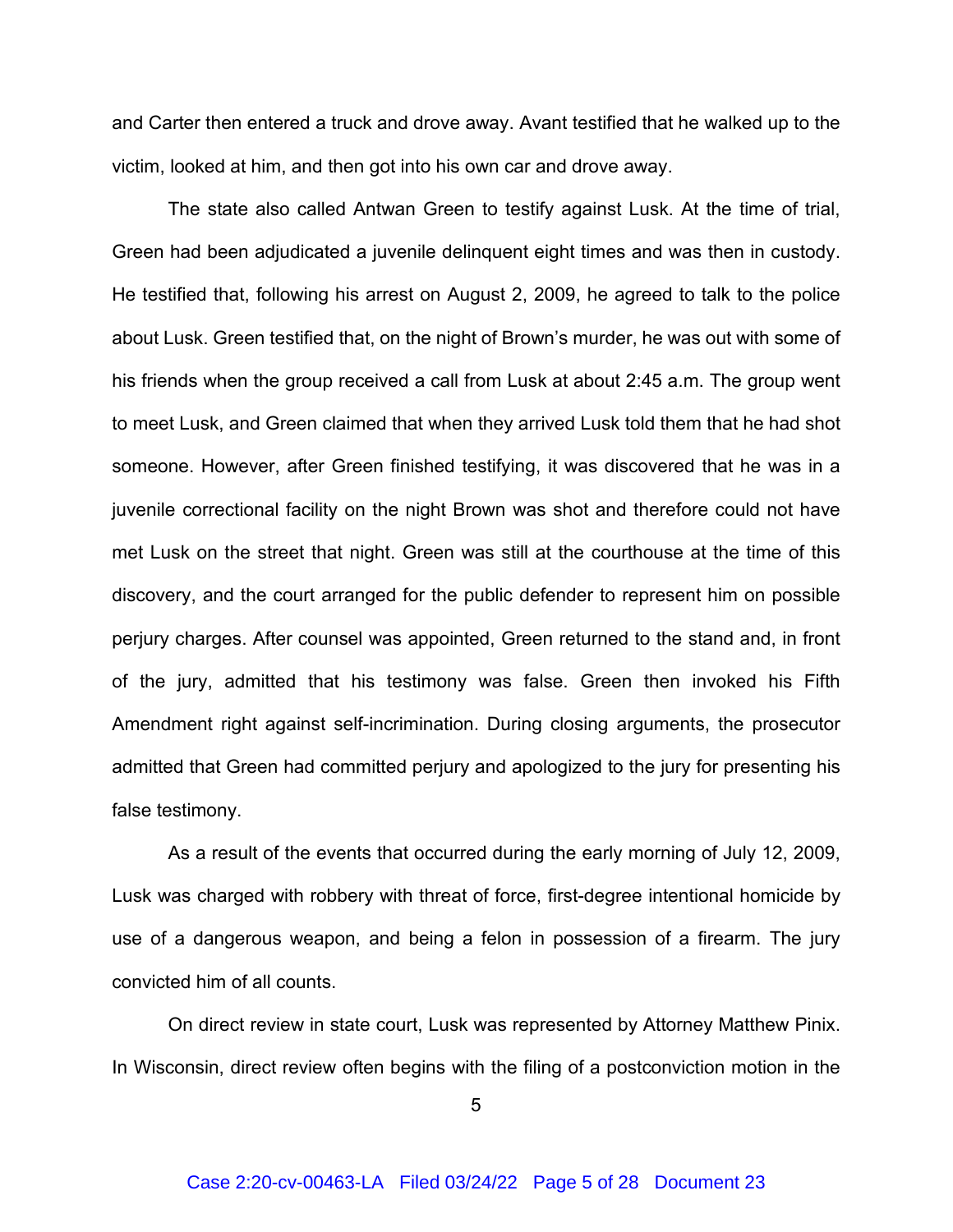trial court. In such a motion, the defendant can raise claims of ineffective assistance of trial counsel and other claims that might require an evidentiary hearing. Once the postconviction motion is resolved, the defendant may appeal to the Wisconsin Court of Appeals. However, if the defendant does not intend to raise issues on appeal that might require an evidentiary hearing, then a postconviction motion is unnecessary and the defendant may proceed with an appeal.

On December 15, 2011, while Pinix was investigating possible issues to raise in a postconviction motion or on appeal, Pinix wrote a letter to Lusk in which he mentioned that Lusk had previously sent him a "notarized letter" from Antwan Green. (Pet'r's Ex. 2; ECF No. 18-1.) The letter from Green in not in the record, and Pinix does not describe its contents in his own letter. However, Pinix told Lusk that he was requesting an extension of time with the court of appeals so that he could meet with Green to determine whether Green's "position in the letter" would support a postconviction claim. (*Id.*) Nothing in the federal record indicates whether such a meeting occurred or, if it did, whether Green provided Pinix with information helpful to Lusk's postconviction proceedings. In his habeas brief, Lusk states that Green's notarized letter claimed that Officer Vagnini had "coerced him to falsely testify that Greene had witnessed Lusk shoot Brown." (Pet'r's Br. at 12; ECF No. 18.) As noted, however, Green did not testify that he witnessed the shooting, only that Lusk had told him about it afterwards.

On August 3, 2012, Pinix sent Lusk a copy of the appellate brief he filed on his behalf, along with a cover letter. (Pet'r's Ex. 4; ECF No. 18-1.) The cover letter explained that Pinix chose to present two claims: (1) that the joinder of all charges in a single trial was improper, and (2) that Katie Dean's identification testimony should have been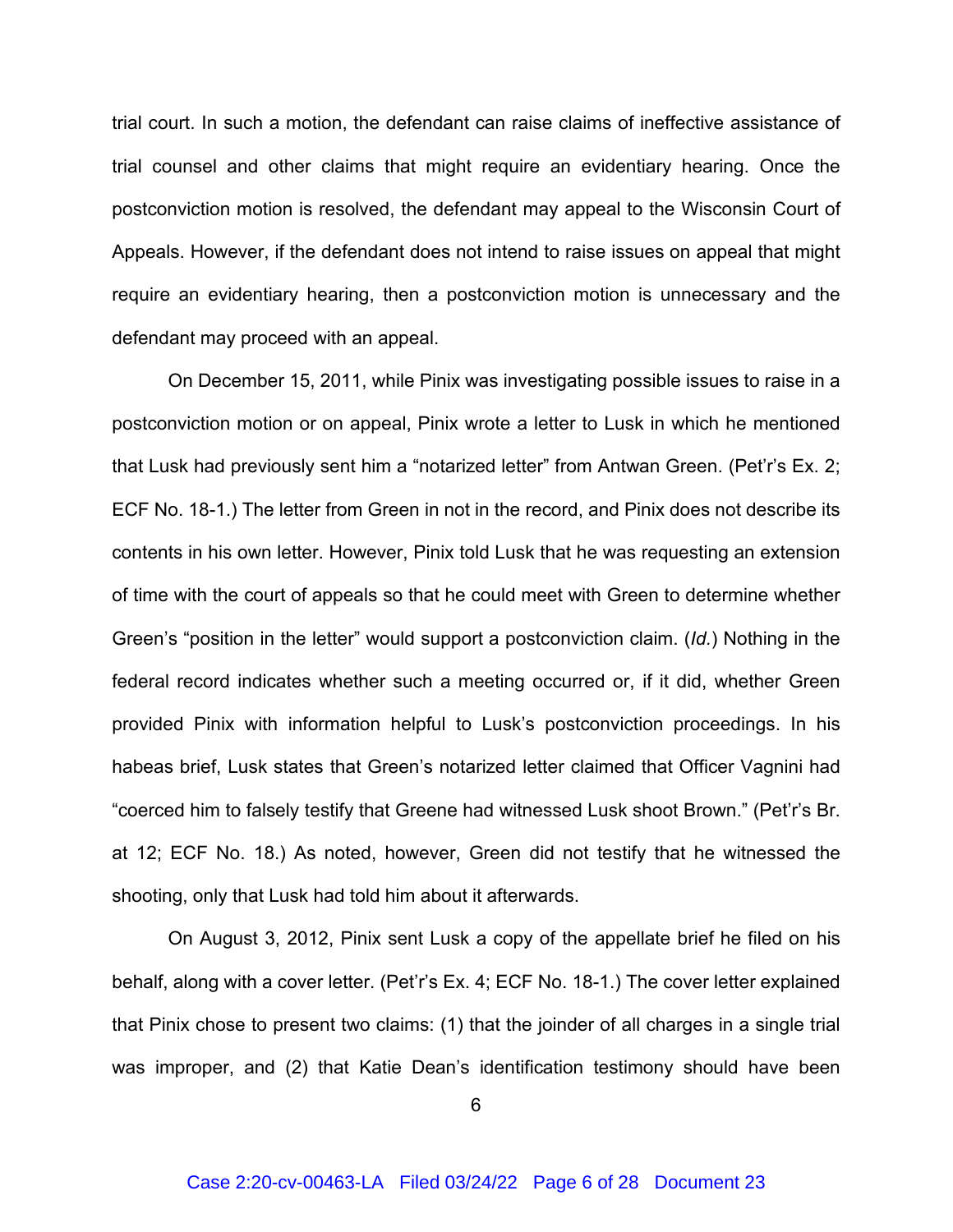excluded due to an improper out-of-court identification. Pinix stated that he decided not to include a separate claim based on Kimberly Neal's out-of-court identification because the state did not introduce evidence of the identification at trial.

On October 13, 2012, Pinix wrote a letter to Lusk responding to a letter that Lusk had recently sent. (Pet'r's Ex. 10; ECF No. 18-1.) Pinix wrote that Lusk's letter inquired "about an issue regarding Officer Vagnini." (*Id.*) Pinix did not further describe the issue. However, information about Vagnini's illegal strip searches had been made public earlier in 2012. Pinix reminded Lusk that his appeal was pending before the Wisconsin Court of Appeals, and he said that he did not see any reason to voluntarily dismiss the appeal rather than wait for a decision. Pinix advised Lusk that, if the appeal was unsuccessful, the Vagnini issue "might be a viable claim for [Lusk] to assert through a collateral attack pursuant to Wis. Stat. § 974.06 or some other procedural mechanism." (*Id.*)

A month later, on November 13, 2012, Pinix wrote another letter to Lusk, this time advising him about new information he received. (Pet'r's Ex. 5; ECF No. 18-1.) Pinix told Lusk that Dennis Avant had called him and told him that he wanted to share information about pressure put on him by Officer Vagnini to testify in Lusk's case. Pinix told Lusk that he had scheduled a meeting with Avant in his office for that day, and that his intention was to obtain an affidavit from Avant. However, when Pinix and Avant met face-to-face, Avant told Pinix that he did not want to make a statement until he had a chance to talk to his own lawyer. Avant then left without making a statement but told Pinix that he would get back to him within 45 days. Pinix told Lusk that he believed that, if Avant talked to a lawyer, the lawyer would advise him not to say anything further because he risked perjury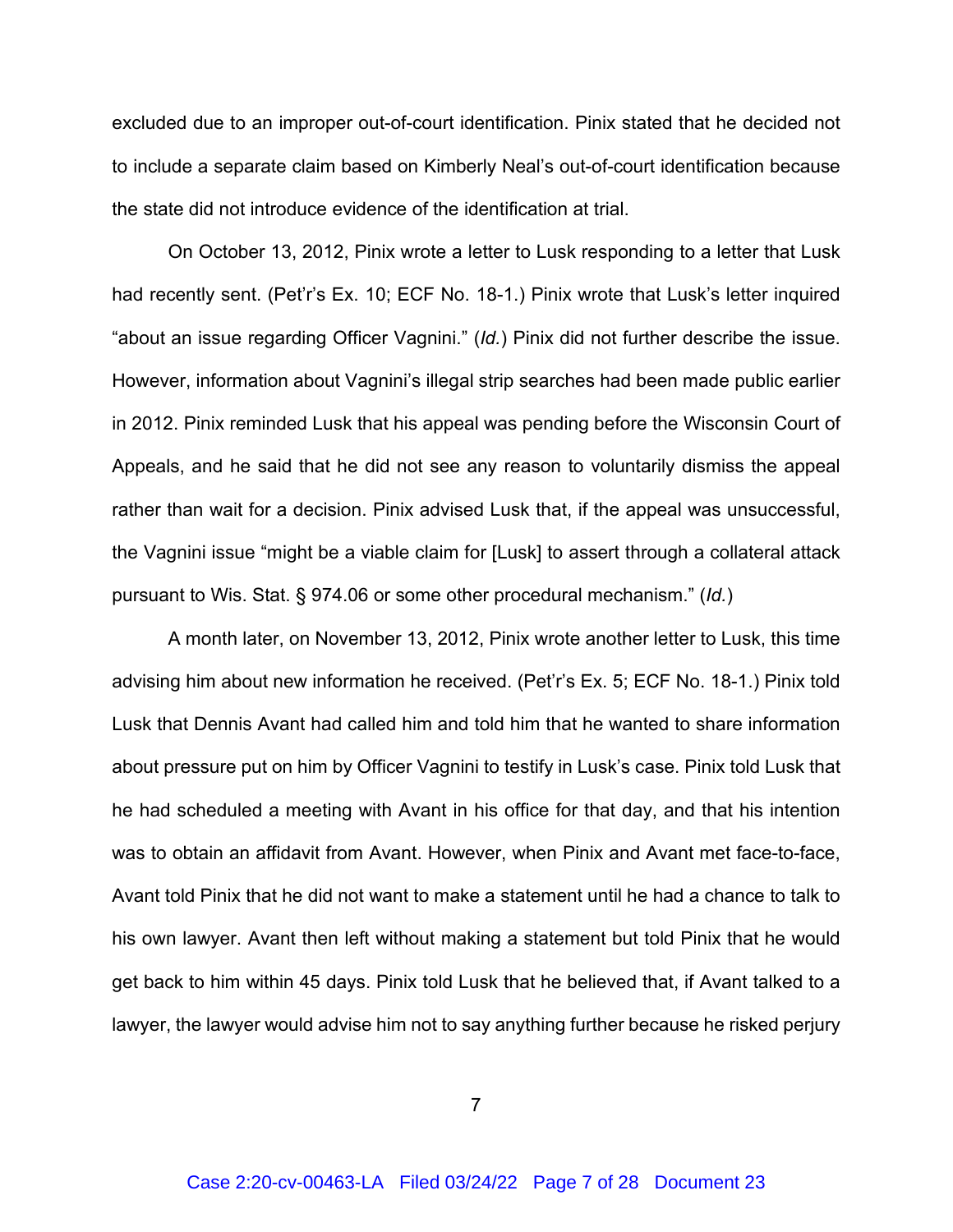charges and a possible increase in his own criminal sentence. As far as the record reveals, Pinix never heard back from Avant.

In a decision dated July 16, 2013, the Wisconsin Court of Appeals rejected the two issues Pinix had raised on Lusk's behalf and affirmed Lusk's conviction. On January 15, 2014, the Wisconsin Supreme Court denied further review.

In 2015, Lusk collected a series of affidavits and statements from various witness, which he believes demonstrates that he is innocent of the crimes that occurred outside the Plan B on July 12, 2009. Lusk attaches copies of five statements and affidavits to his brief, and he describes a sixth affidavit in his brief but does not provide a copy. First, Lusk provides a statement from Adrianna Davis, who claims that Lusk was with her at a card party the entire night on which the Banks robbery and the Brown murder occurred. (Pet'r's Ex. 1; ECF No. 18-1.) Lusk claims that Davis and other members of her family would have been willing to testify at trial that he was at the party all night, and that Lusk's trial counsel filed a notice of an alibi with the trial court based on their testimony. However, according to Lusk, his trial counsel decided not to call these witnesses because they were related to Lusk. Lusk states that his trial counsel told him that "jurors don't believe family members." (Pet'r's Br. at 8; ECF No. 18.)

Second, Lusk provides an affidavit signed by Dennis Avant on May 20, 2015. (Pet'r's Ex. 6; ECF No. 18-1.) In this affidavit, Avant claims that his testimony at trial was false and that it was coerced by Officer Vagnini. Avant states that, after Vagnini planted drugs on him and arrested him, Vagnini pressured Avant to testify that he saw Lusk shoot Brown. Avant says that he was not at the Plan B when the murder happened and thus could not have seen the shooting. Nonetheless, Vagnini told Avant what to say in his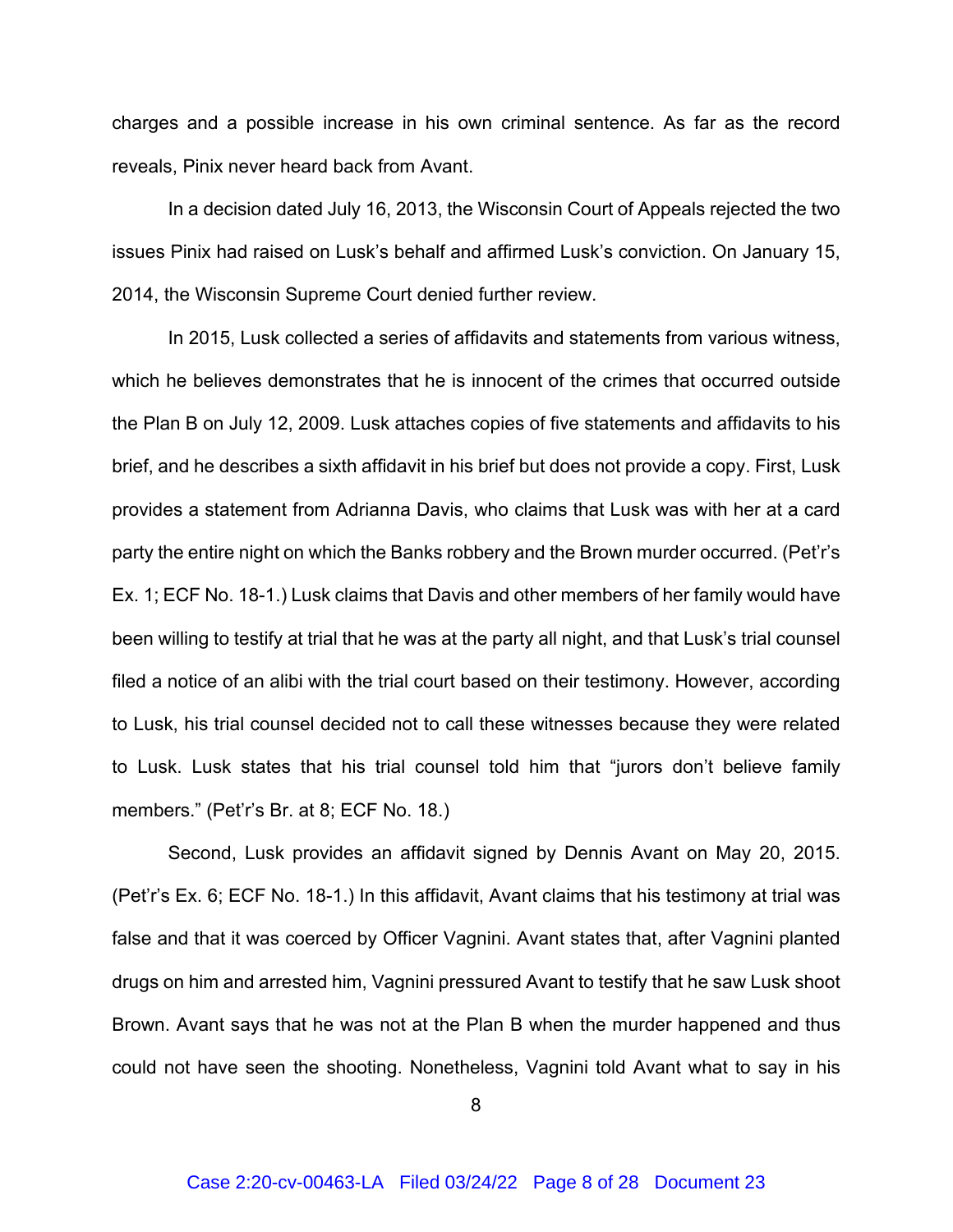testimony. Avant states that he then met with homicide detectives, who told him where in the parking lot the shooting happened. Avant further states that Vagnini told him that, if he did not testify against Lusk, Vagnini would continue to harass Avant and "set [him] up with drugs." (*Id.*)

Third, Lusk provides an affidavit from a person named Toriano Leavell dated June 12, 2015. (Pet'r's Ex. 7; ECF No. 18-1.) Leavell states that, on numerous occasions in 2010, Officer Vagnini pulled him over and tried to persuade him to testify against Lusk about a murder that occurred at the Plan B. Leavell states that he told Vagnini that he knew nothing about the murder, but Vagnini continued to pull him over and provide him with information about the case. Vagnini even threatened to plant drugs on Leavell if he did not testify. However, Leavell did not testify at Lusk's trial.

Fourth, Lusk provides an affidavit from a person named Brandon Williams. (Pet'r's Ex. 8; ECF No. 18-1.) Williams states that, in 2014, he was incarcerated in the same correctional facility as Vagnini, who by this time had been convicted of the charges that arose out of the illegal strip searches. Williams states that, during a conversation, Vagnini told Williams that he had supplied Avant with some of the details about the Brown murder so that Avant would be able to testify against Lusk.

Fifth, Lusk provides an undated, unnotarized statement that purports to have been signed by Timothy Carter, Lusk's alleged accomplice in the robbery of Banks and the murder of Brown. (Pet'r's Ex. 9; ECF No. 18-1.) Carter states that he was the one who shot Brown in the Plan B parking lot and that Lusk was not even in the parking lot that night. Carter states that, in 2012, he tried to contact Lusk's lawyer (who I assume was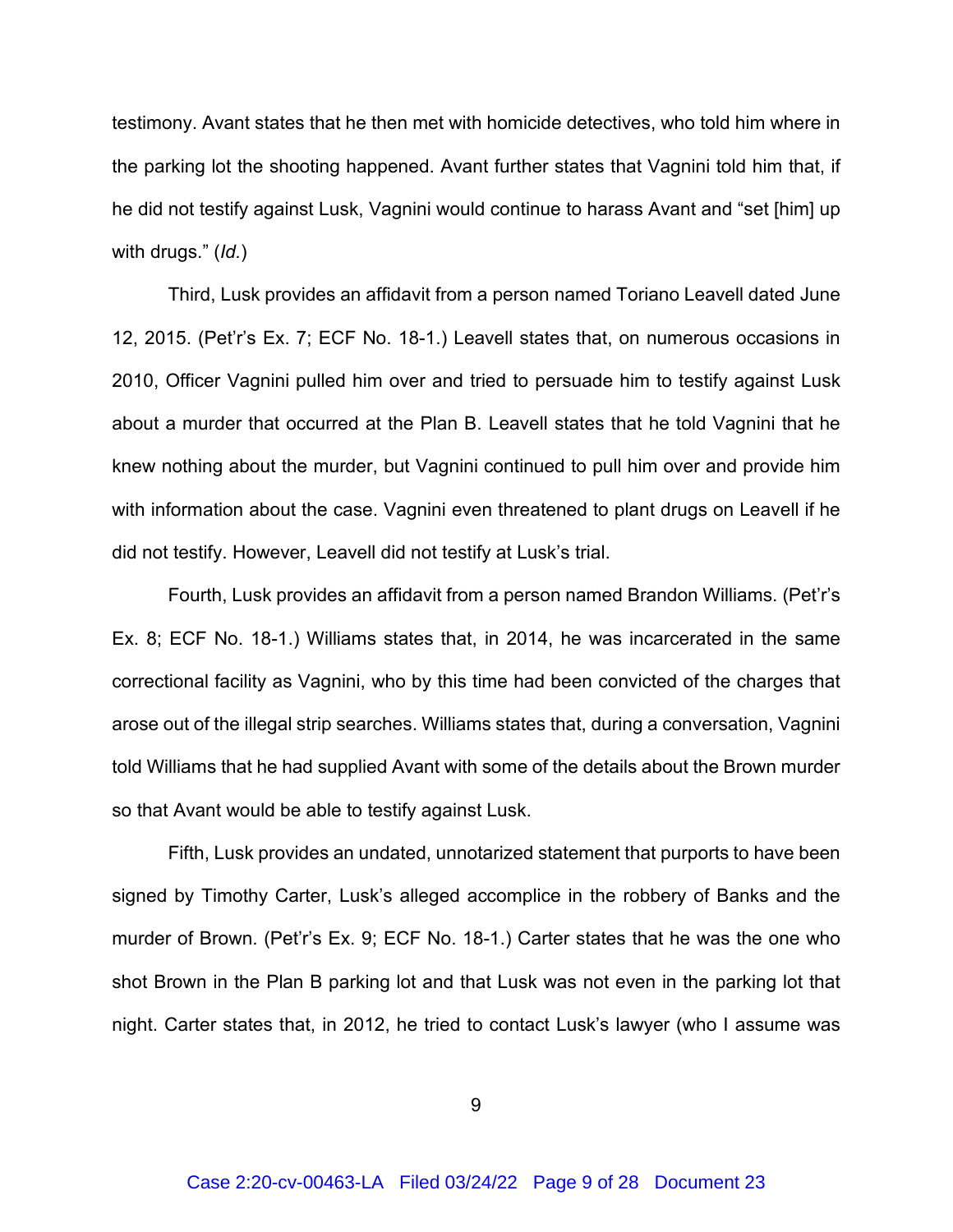Pinix) to relate these facts, and that Lusk's lawyer contacted Carter's lawyer but not him. Carter further states that his own lawyer told him not to say anything.

Finally, in his brief, Lusk refers to an affidavit supposedly signed by a person named Brian Nash. (Pet'r's Br. at 16; ECF No. 18.) This affidavit is not in the record, but according to Lusk's brief, the affidavit states that Vagnini arrested Nash and tried to coerce him into falsely testifying against Lusk.

In November 2016, Lusk, proceeding pro se, filed a motion for postconviction relief in the state trial court under Wis. Stat. § 974.06. In the motion, Lusk alleged that he received ineffective assistance of both trial and postconviction/appellate counsel and that he was entitled to a new trial based on newly discovered evidence, namely, the affidavits and statements he had recently collected. The trial court denied Lusk's ineffectiveassistance claims without holding an evidentiary hearing on the ground that his allegations were conclusory. However, the court granted Lusk an evidentiary hearing on his claim of newly discovered evidence insofar as it pertained to Dennis Avant's recantation. The court appointed counsel to represent Lusk for purposes of the hearing. With respect to Timothy Carter's statement, the court found that it did not contain an admission to the shooting, and thus the court denied relief on that claim before the hearing occurred. [1](#page-9-0)

<span id="page-9-0"></span> $1$  As discussed above, the written statement from Carter in the federal record contains an admission to the shooting. Thus, it appears that the statement in the federal record is not the same statement that Lusk provided to the state courts.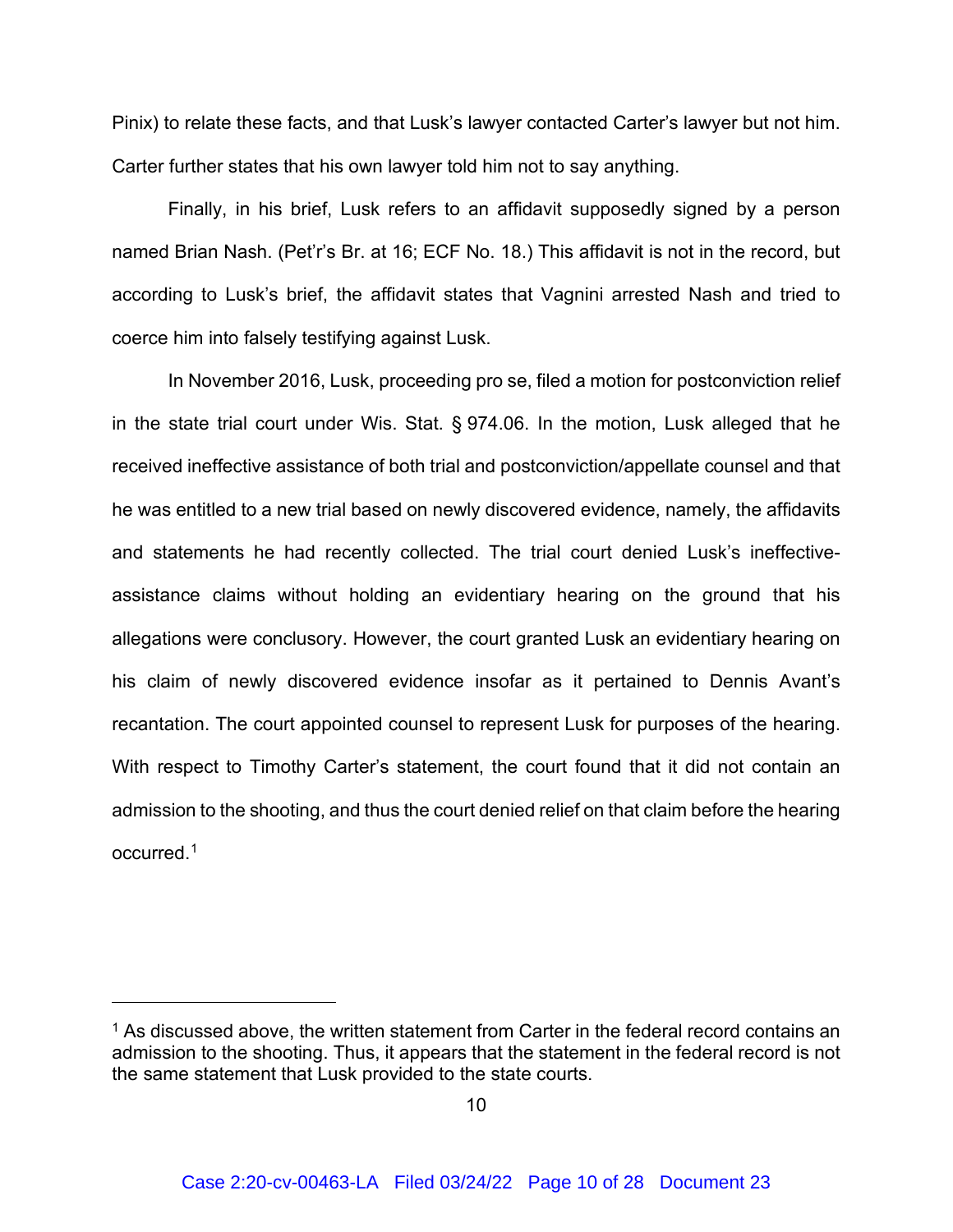The state-court docket indicates that the evidentiary hearing regarding newly discovered evidence was set to occur on December 4, 2017. (ECF No. 16-1.) The docket entry for that date reflects that Lusk and his appointed counsel appeared, but his witnesses did not. Because the witnesses did not appear, the court found that Lusk could not meet his burden to show that he was entitled to a new trial based on newly discovered evidence.

Lusk, now pro se again, appealed the denial of his Wis. Stat. § 974.06 motion to the court of appeals and raised the same claims he had raised in the trial court. The Wisconsin Court of Appeals rejected all claims and affirmed the denial of the postconviction motion. The court first determined that Lusk's claim that his trial lawyers were ineffective was procedurally barred under *State v. Escalona-Naranjo*, 185 Wis. 2d 168 (1994), because he had failed to raise them on direct review. Next, the court determined that the trial court properly denied Lusk's claim that his postconviction/appellate counsel was ineffective without a hearing because the postconviction motion did not comply with the pleading standard set out in cases such as *State v. Balliette*, 336 Wis. 2d 358 (2011), and *State v. Romero-Georgana*, 360 Wis. 2d 522 (2014). Finally, the court determined that the trial court had not erred in failing to grant Lusk a new trial based on newly discovered evidence. The court noted that the trial court had granted an evidentiary hearing on this claim but that, because Lusk did not obtain a transcript of the hearing, the court had to assume that the transcript would support the court's denial of the claim.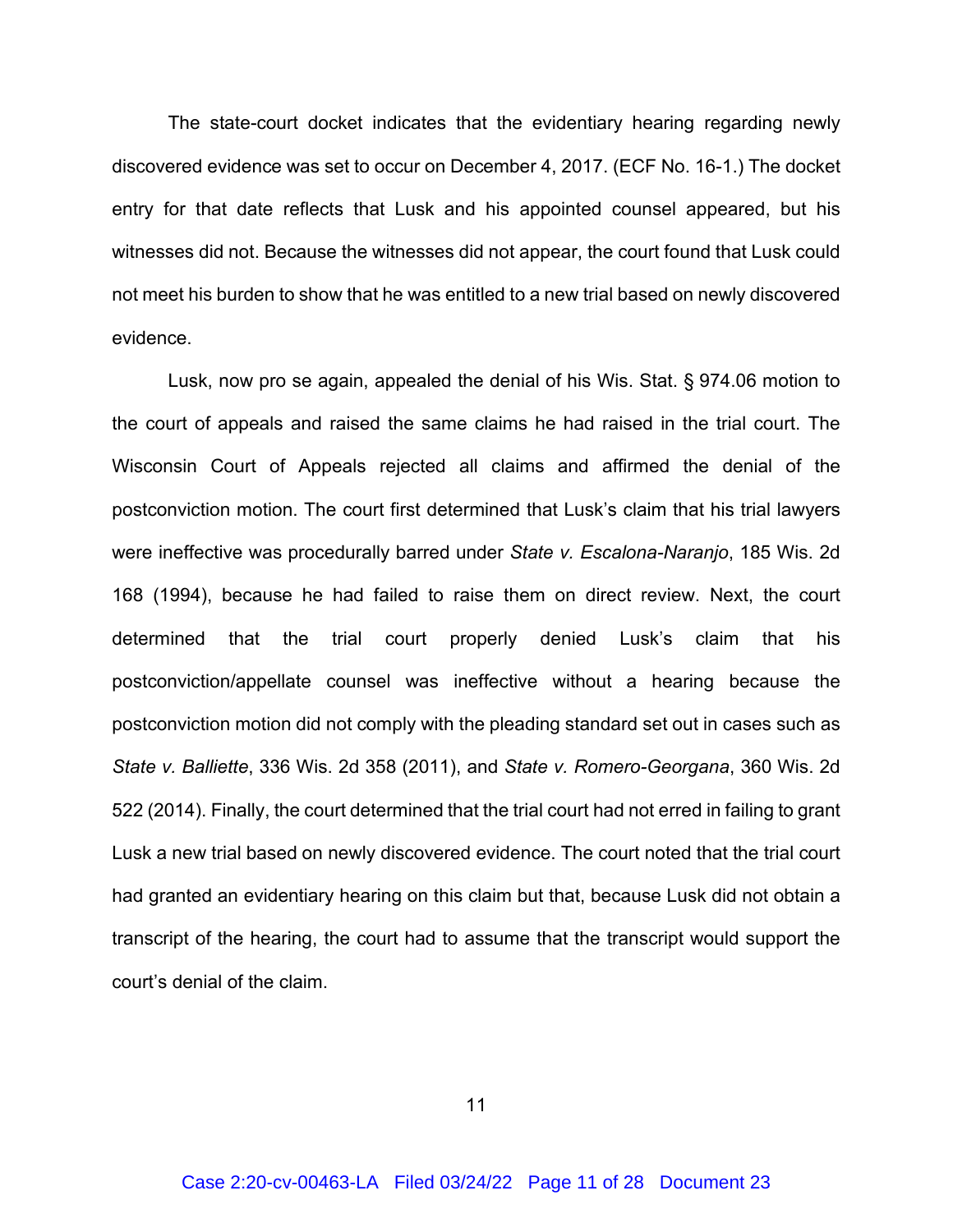Lusk sought review of the denial of his postconviction motion in the Wisconsin Supreme Court, but his petition for review was denied.

Having exhausted his state-court remedies, Lusk now brings the present habeas petition under 28 U.S.C. § 2254. He alleges four grounds for relief, which he labels as follows: (1) newly discovered evidence; (2) ineffective assistance of trial counsel; (3) ineffective assistance of postconviction/appellate counsel; and (4) actual innocence. Within these grounds, Lusk asserts the same issues that he raised on collateral review in state court. Lusk does not pursue the issues that Pinix raised on direct review, *i.e.*, improper joinder and Katie Dean's suggestive identification.

During prior proceedings in this case, the respondent filed a motion to dismiss the petition. In that motion, the respondent argued that grounds one and four were not grounds on which the court could grant habeas relief and that Lusk had procedurally defaulted his ineffective-assistance claims. In response to the motion, Lusk conceded that grounds one and four were not freestanding claims for relief. Instead, he said, he intended to use the facts relating to grounds one and four to support his ineffective-assistance claims and to show that he qualified for the fundamental-miscarriage-of-justice exception to the procedural-default doctrine.

In an order dated October 29, 2020, I denied the respondent's motion to dismiss. *See Lusk v. Radtke*, No. 20-C-0463, 2020 WL 6361871 (E.D. Wis. Oct. 29, 2020). First, I construed grounds one and four of the petition not as freestanding claims for relief, but as aspects of Lusk's ineffective-assistance claims and his defenses to the respondent's charge of procedural default. As to procedural default, I concluded that Lusk's claims of ineffective assistance of trial counsel were defaulted because the Wisconsin Court of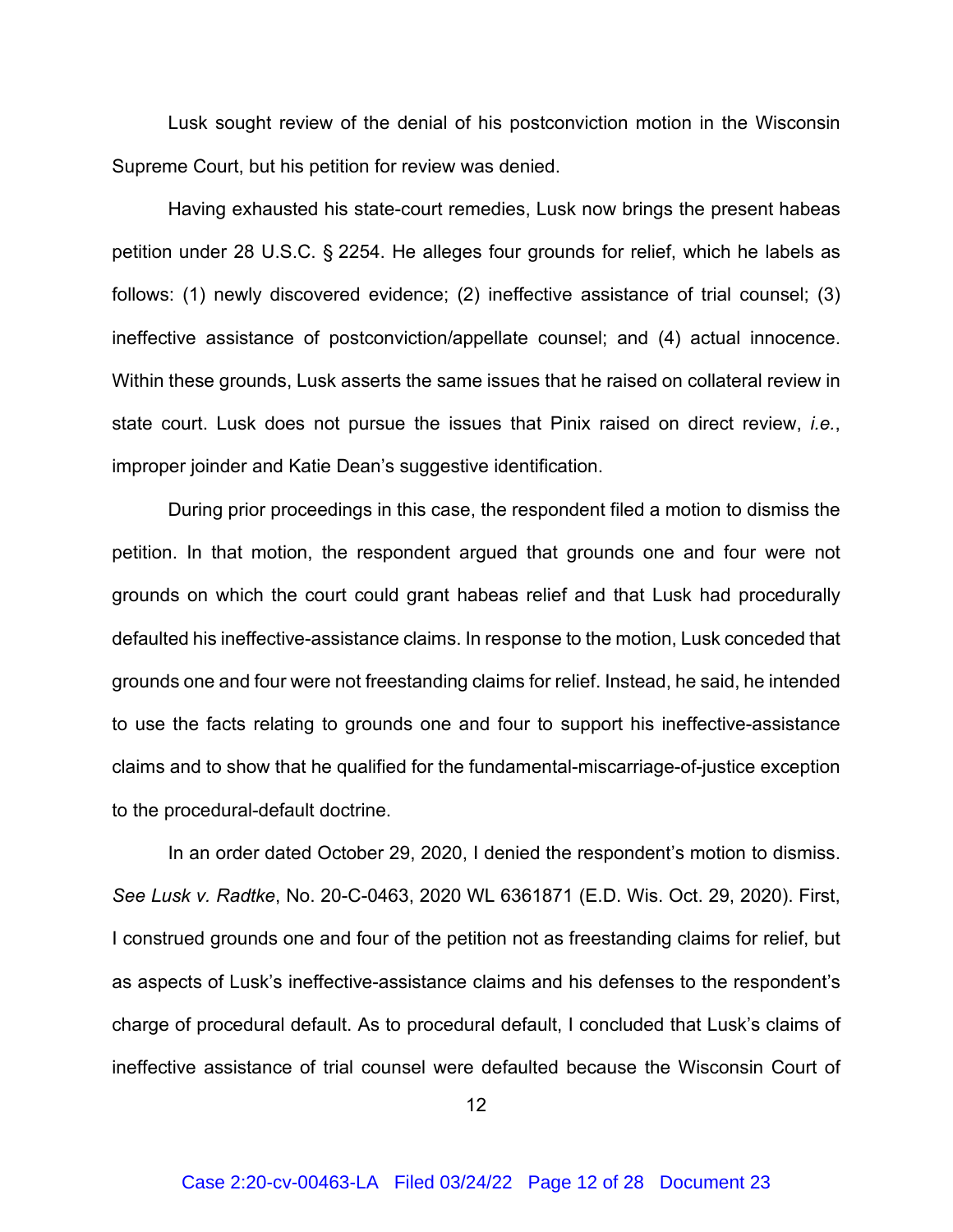Appeals rejected them under *Escalona-Naranjo*, which is an independent and adequate state ground. However, I found that the claims involving postconviction/appellate counsel were not defaulted because the court of appeals relied on a state pleading standard that was not "independent" of federal law. *See Lusk*, 2020 WL 6361871, at \*5. Finally, I noted that, because Lusk was claiming that he qualified for the fundamental-miscarriage-ofjustice exception but the parties had not fully briefed that issue, further proceedings would be needed to determine whether the exception applied. I also directed the parties to address the merits of the defaulted claims in case I determined either that the default should be set aside or that it was easier to resolve the merits rather than fully adjudicate the procedural-default defense.

The parties have filed their briefs, and I now turn to the remaining issues in this case.

#### **II. DISCUSSION**

#### **A. Procedural Default: Respondent's Request for Reconsideration**

In his brief, the respondent asks me to reconsider my conclusion that Lusk did not procedurally default his claims of ineffective assistance of postconviction/appellate counsel. Procedural default is an aspect of the independent-and-adequate-state-ground doctrine, which governs the Supreme Court's jurisdiction to directly review decisions by state courts. *See Coleman v. Thompson*, 501 U.S. 722, 729 (1991). Under that doctrine, the Supreme Court will not review a question of federal law decided by a state court if that court's decision rests on a state-law ground that is independent of the federal question and adequate to support the judgment. *Id.* The Supreme Court has expanded the doctrine to apply not only to its own review of state-court decisions, but also to any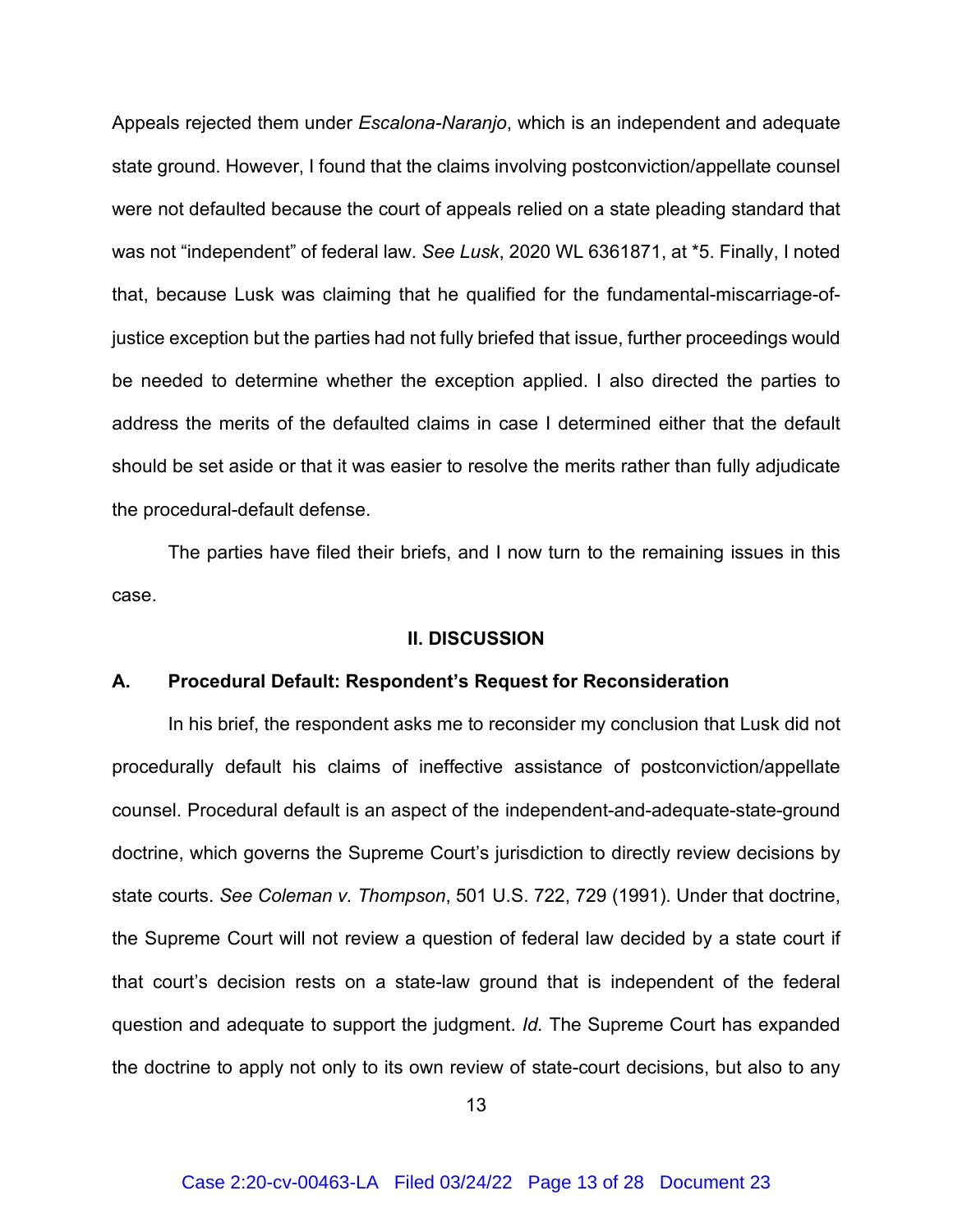federal court's review of the legality of a person's custody under a state judgment. *Id.* at 729–30. The habeas version of the doctrine (the procedural-default doctrine) generally bars federal review when a state court declines to address the merits of a prisoner's federal claims because the prisoner failed to meet a state procedural requirement. *Id.* However, there are two exceptions to the procedural-default doctrine. *See, e.g., Johnson v. Foster*, 786 F.3d 501, 505 (7th Cir. 2015). The first applies when the petitioner can establish cause for his default and show that he would suffer prejudice if the federal court refused to consider the merits of his claims. *Id.* The second applies when the petitioner shows that a failure to consider the federal claims will result in a fundamental miscarriage of justice. *Id.* This second exception applies only when the claimed constitutional violation probably caused the conviction of an innocent person. *Id.*

In my prior order, I concluded that Lusk did not procedurally default his claims of ineffective assistance of postconviction/appellate counsel because the Wisconsin Court of Appeals rejected that claim under a state-law pleading standard that was intertwined with the merits of the federal claims and thus not "independent" of federal law. *See Lusk*, 2020 WL 6361871, at \*5. I reasoned as follows:

A procedural ruling is not independent of federal law "when resolution of the state procedural law question depends on a federal constitutional ruling." *Ake v. Oklahoma*, 470 U.S. 68, 75 (1985); *see also Stewart v. Smith*, 536 U.S. 856 (2002). And here, the Wisconsin Court of Appeals made federal constitutional rulings in the course of determining that Lusk had failed to plead an ineffective-assistance claim that warranted a hearing. The court noted that, under *Strickland v. Washington*, 466 U.S. 668 (1984), Lusk was required to prove that his counsel's performance "was both deficient and prejudicial." ECF No. 10-2 at 5. The court then determined that the facts alleged in the motion did not "make the case" that his counsel's performance satisfied the *Strickland* standard. *Id.* The court also noted that, to prevail on a claim of ineffective assistance of appellate counsel, Lusk was required to show that the issues counsel failed to raise were "clearly stronger" than the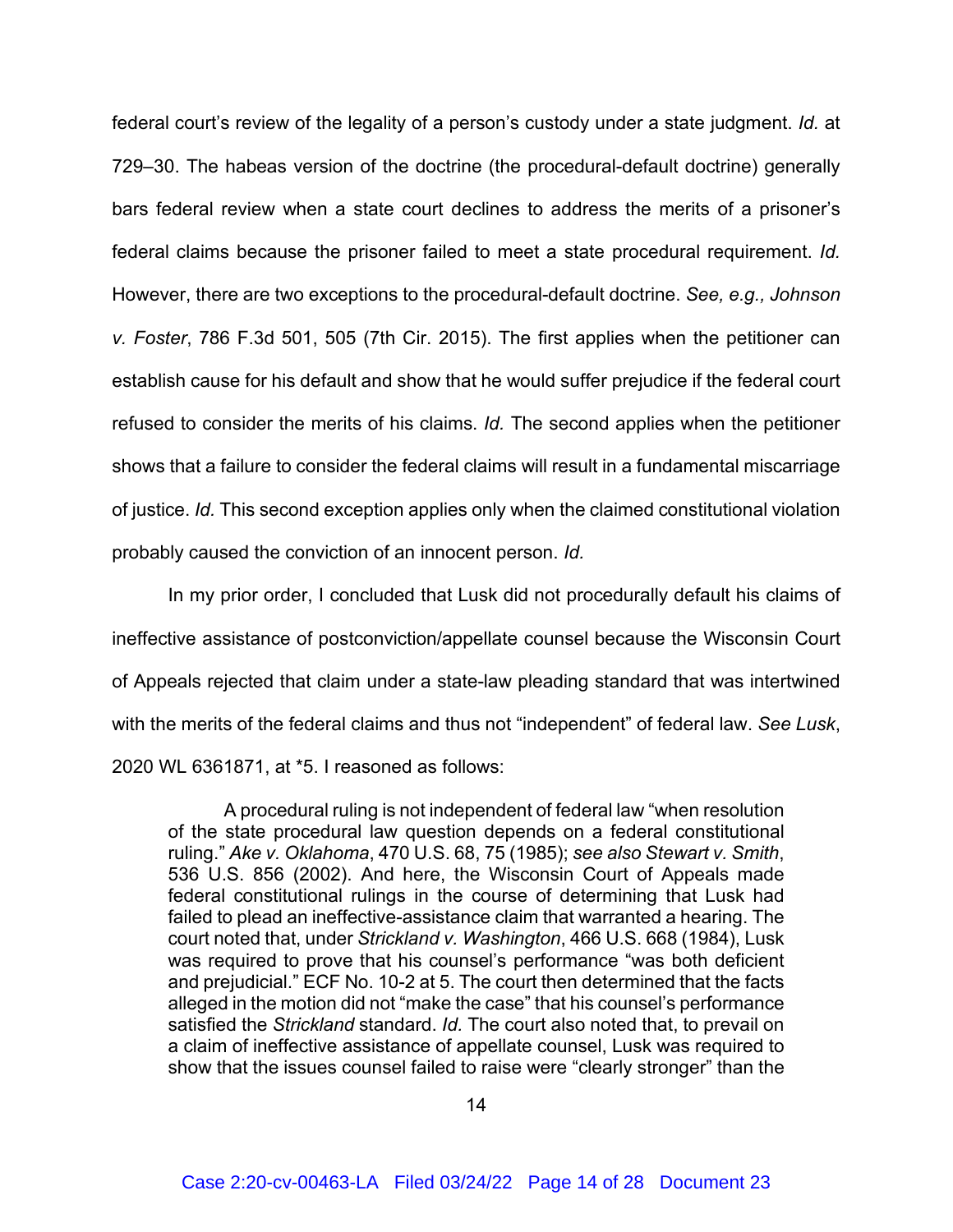issues he did raise. *Id.* at 6. This "clearly stronger" test is itself based on federal law. *See Smith v. Robbins*, 528 U.S. 259, 288 (2000). The court found that Lusk had not demonstrated that the issues his postconviction counsel failed to raise were clearly stronger than the issues he did raise. *See* ECF No. 10-2 at 6. In short, the Wisconsin Court of Appeals applied federal standards governing ineffective-assistance claims to the facts alleged in Lusk's postconviction motion and determined that the facts alleged did not give rise to a viable federal claim warranting an evidentiary hearing. This was a ruling on the merits of the federal claim, not a refusal to consider the merits of the federal claim based on a state procedural rule. Thus, Lusk did not procedurally default his claims of ineffective assistance of appellate counsel that he raised in his state postconviction motion.

## *Id.*

The respondent notes that, after I decided the motion to dismiss, the Seventh Circuit issued a decision finding that the Wisconsin pleading standard at issue is in fact "independent" of federal law for purposes of the independent-and-adequate-state-ground doctrine. *See Triplett v. McDermott*, 996 F.3d 825 (7th Cir. 2021). This case supports the respondent's position on procedural default. I also note that, after the parties filed their current briefs, the Seventh Circuit decided yet another case in which it found that Wisconsin's pleading standard is "independent." *Garcia v. Cromwell*, F.4th , 2022 WL 731539, at \*8 (7th Cir. 2022). I acknowledge that these decisions call into question my conclusion that Lusk did not procedurally default his claims of ineffective assistance of postconviction/appellate counsel. However, I decline to reconsider my conclusion in light of this new authority. That is so because, even if I reconsidered my conclusion and determined that Lusk had procedurally defaulted his claim of ineffective assistance of postconviction/appellate counsel, I would still have to consider whether the default should be set aside under the fundamental-miscarriage-of-justice exception. Further, as discussed below, all of Lusk's ineffective-assistance claims quite clearly fail on the merits.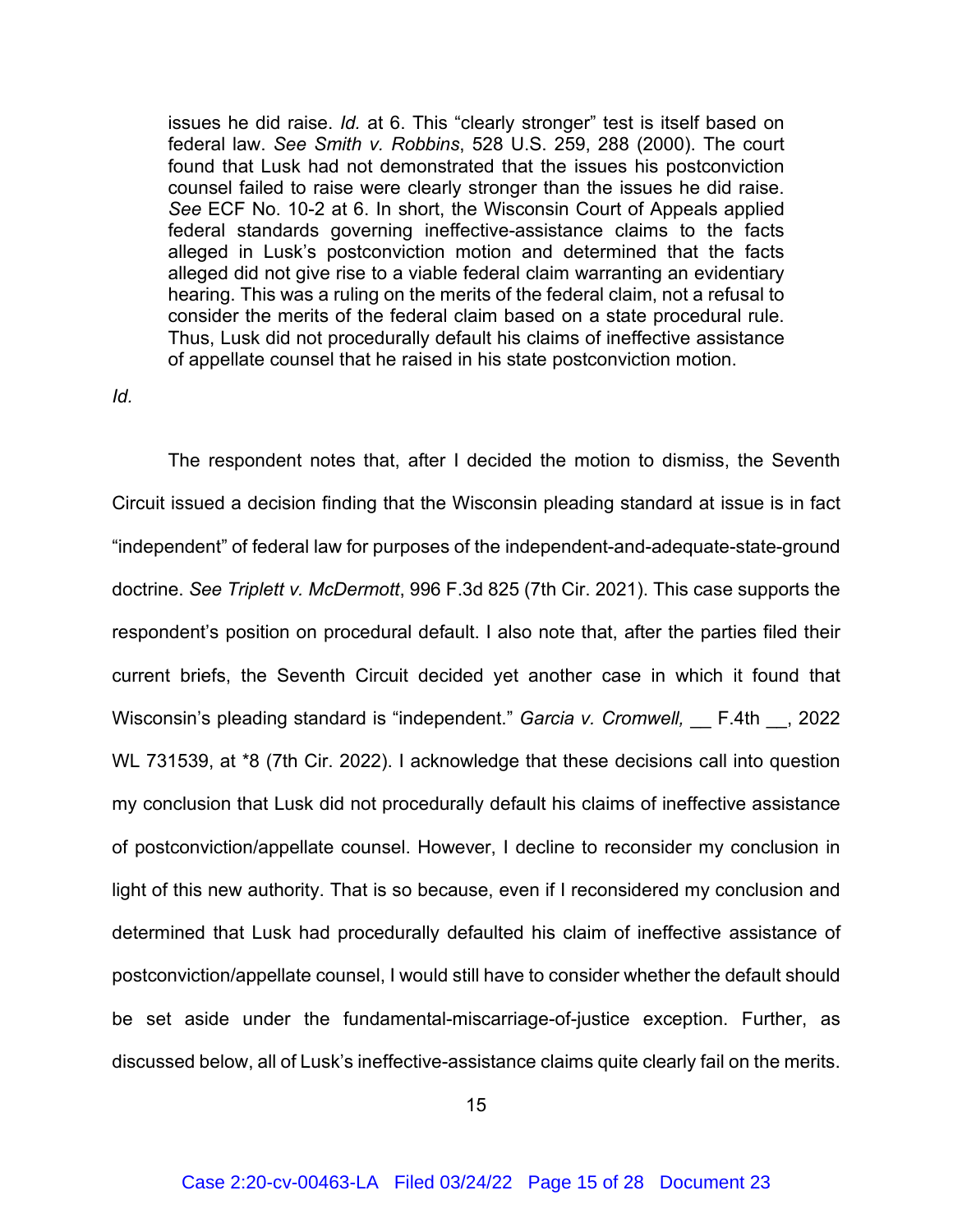Thus, rather than wade further into the procedural-default doctrine and the fundamentalmiscarriage-of-justice exception, I will simply consider all Lusk's claims on the merits, as I am allowed to do. *See, e.g., Carrion v. Butler*, 835 F.3d 764, 772 & n.26 (7th Cir. 2016).

## **B. Ineffective Assistance of Trial Counsel**

To establish a Sixth Amendment claim of ineffective assistance of counsel, Lusk must show that his counsel performed deficiently and that he suffered prejudice as a result. *Strickland v. Washington*, 466 U.S. 668, 687–94 (1984). To establish deficient performance, Lusk must demonstrate that counsel's representation fell below an objective standard of reasonableness as measured by prevailing professional norms. *Id.* at 687. This requires showing that counsel made errors so serious that he was not functioning as the "counsel" guaranteed by the Sixth Amendment. *Id.* To establish prejudice, Lusk must show that there is a reasonable probability that, but for counsel's deficient performance, the result of the proceeding would have been different. *Id.* at 694.

Lusk argues that his trial lawyers were ineffective in two respects: (1) not calling his family members to provide him with an alibi for the night of the Banks robbery and the Brown murder,<sup>[2](#page-15-0)</sup> and (2) not asking for either an adjournment of the trial or a mistrial once it was learned that Antwan Green had committed perjury.

#### **a. Not calling alibi witnesses**

Lusk faults his trial lawyers for not pursuing an alibi defense that they had investigated prior to trial. Several of Lusk's family members, including Adrianna Davis,

<span id="page-15-0"></span> $2$  This alibi would also have applied to an additional crime of which Lusk was convicted the armed robbery of Dwaun Baily, which occurred a few hours before the events at the Plan B transpired. I have not discussed this crime because it is not otherwise relevant to the issues Lusk has raised.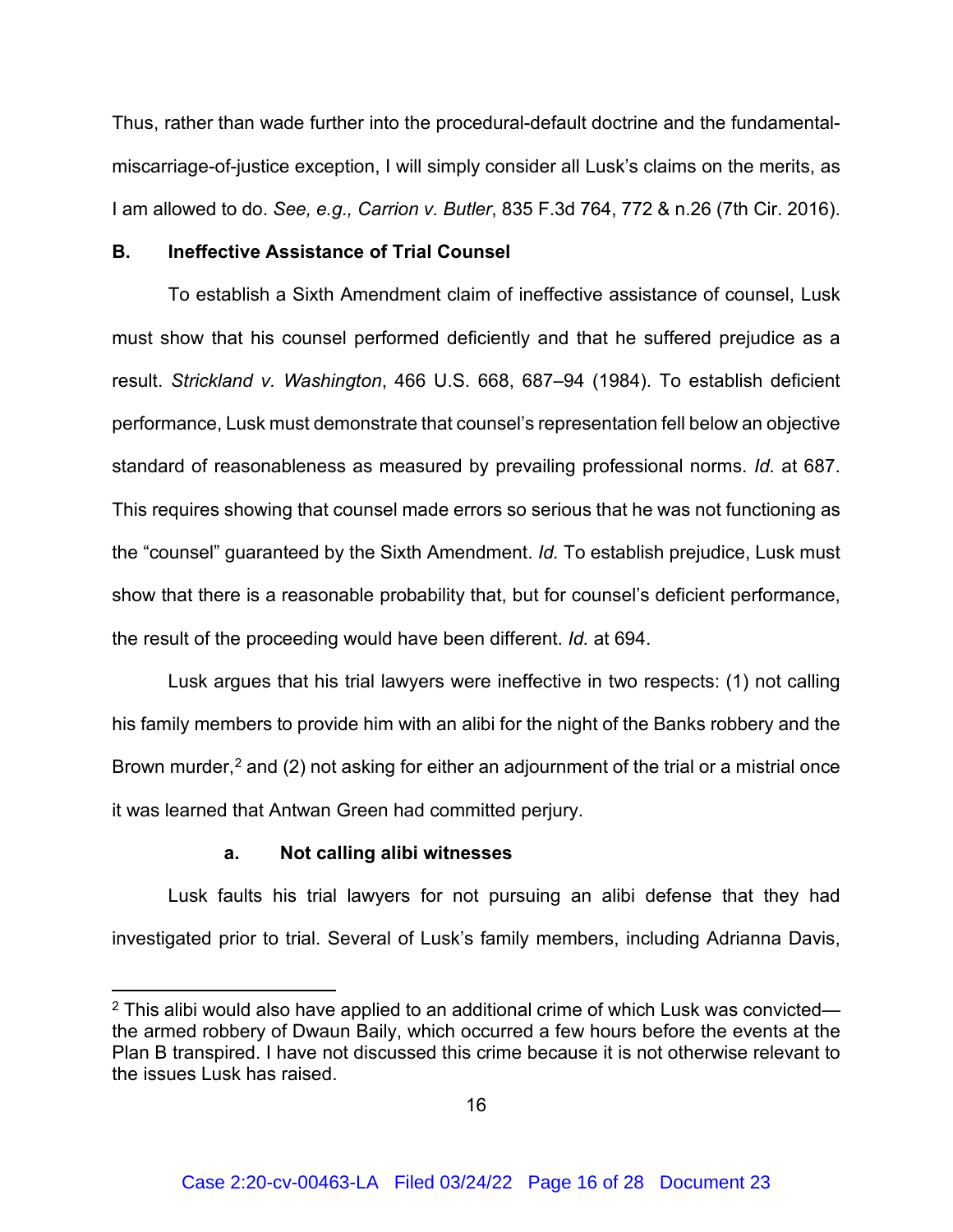whose affidavit is in the record, were prepared to testify at trial that Lusk was attending a card party at their house on the night of July 11–12, 2009, and that he eventually fell asleep and spent the entire night there. If the jurors believed this testimony, they would not have found Lusk guilty of the crimes that occurred that night because he was not at the scene of the crimes. Lusk states that his trial lawyers made a strategic decision not to call these witnesses based on their opinion that the jurors would not believe Lusk's family members. (Pet'r's Br. at 8; ECF No. 18.) Lusk disagrees with their decision.

Under *Strickland*, "strategic choices made after thorough investigation of law and facts relevant to plausible options are virtually unchallengeable." 466 U.S. at 690; *see also Mosley v. Atchison*, 689 F.3d 838, 848 (7th Cir. 2012) ("To avoid the inevitable temptation to evaluate a lawyer's performance through the distorting lens of hindsight, *Strickland* establishes a deferential presumption that strategic judgments made by defense counsel are reasonable."). Here, *Lusk* concedes that his trial lawyers' decision not to call his alibi witnesses was made only after they investigated the alibi defense. Lusk also concedes that the decision not to call the witnesses was conscious, not the result of inattention. Thus, *Strickland*'s strong presumption of reasonableness applies.

Lusk cannot overcome this presumption. Lusk states that his trial lawyers opted not to call his family members as witnesses because juries generally consider family members to be biased and therefore not credible. The Seventh Circuit has recognized that this is a reasonable trial strategy. *See Bergmann v. McCaughtry*, 65 F.3d 1372, 1380 (7th Cir. 1995) ("As a matter of trial strategy, counsel could well decide not to call family members as witnesses because family members can be easily impeached for bias."). Lusk disputes that the decision not to call his family members was reasonable in this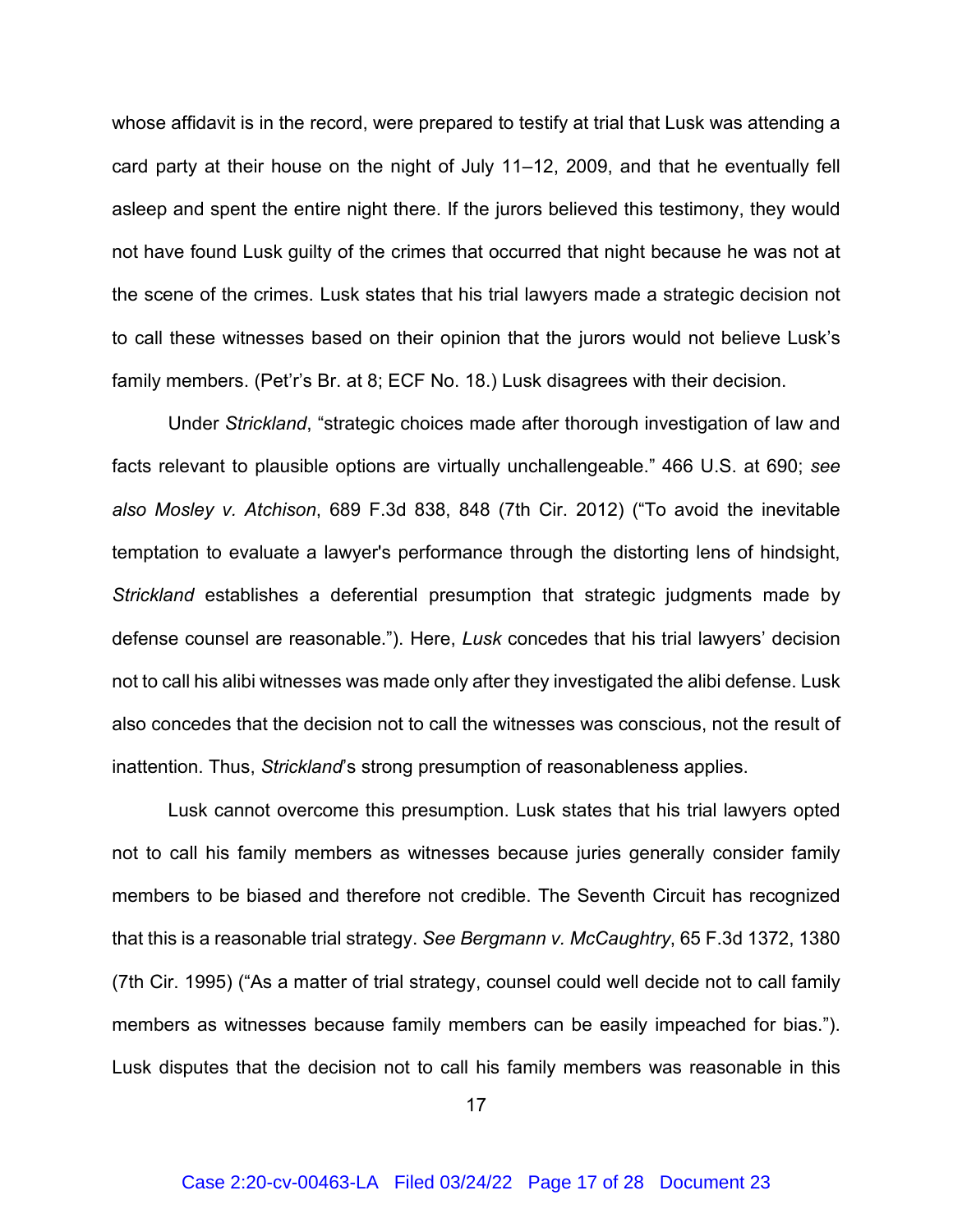case, and he cites a case in which the Seventh Circuit found that counsel's decision not to call "two useful, corroborating witnesses, despite the family relationship," was deficient. *Toliver v. Pollard*, 688 F.3d 853, 862 (7th Cir. 2012) (quoting *Goodman v. Bertrand*, 467 F.3d 1022, 1030 (7th Cir. 2006)). But in *Toliver*, the court also emphasized that whether the decision was reasonable depends on "the context of the theories presented at trial." *Id.* In *Toliver*, counsel failed to call the only witnesses who would have corroborated the defense's theory. Here, in contrast, Lusk's lawyers decided not to offer an alibi for the night in question, so the failure to call these witnesses was not analogous to the situation in *Toliver*.

Moreover, Lusk's trial lawyers had sound reasons for not presenting an alibi defense. Several witnesses identified Lusk as being present at the Plan B on the night of the crimes, including Katie Dean, Dennis Avant, and Nicole Tanner, the owner of the tavern. The testimony of Lusk's family members would have been flatly inconsistent with the testimony of those witnesses. Although counsel could have attacked Dean's identification and the credibility of Avant's testimony (which they did), there was no clear way to impeach Nicole Tanner's testimony, which was very credible. Tanner testified that Lusk was a regular at the tavern and that she knew his nickname, Burns. (ECF No. 16- 19 at p. 140 of 232.) She also credibly testified that she knew Lusk was at the tavern on the night of the crimes. Tanner explained that she had to close the tavern early that night because two female patrons were arguing and making a scene, and she remembered Lusk approaching her to tell her that he didn't have anything to do with the two women. (*Id.* at p. 139 of 232.) Thus, defense counsel had no plausible basis for arguing that Tanner was mistaken about seeing Lusk at the tavern that night. Given Tanner's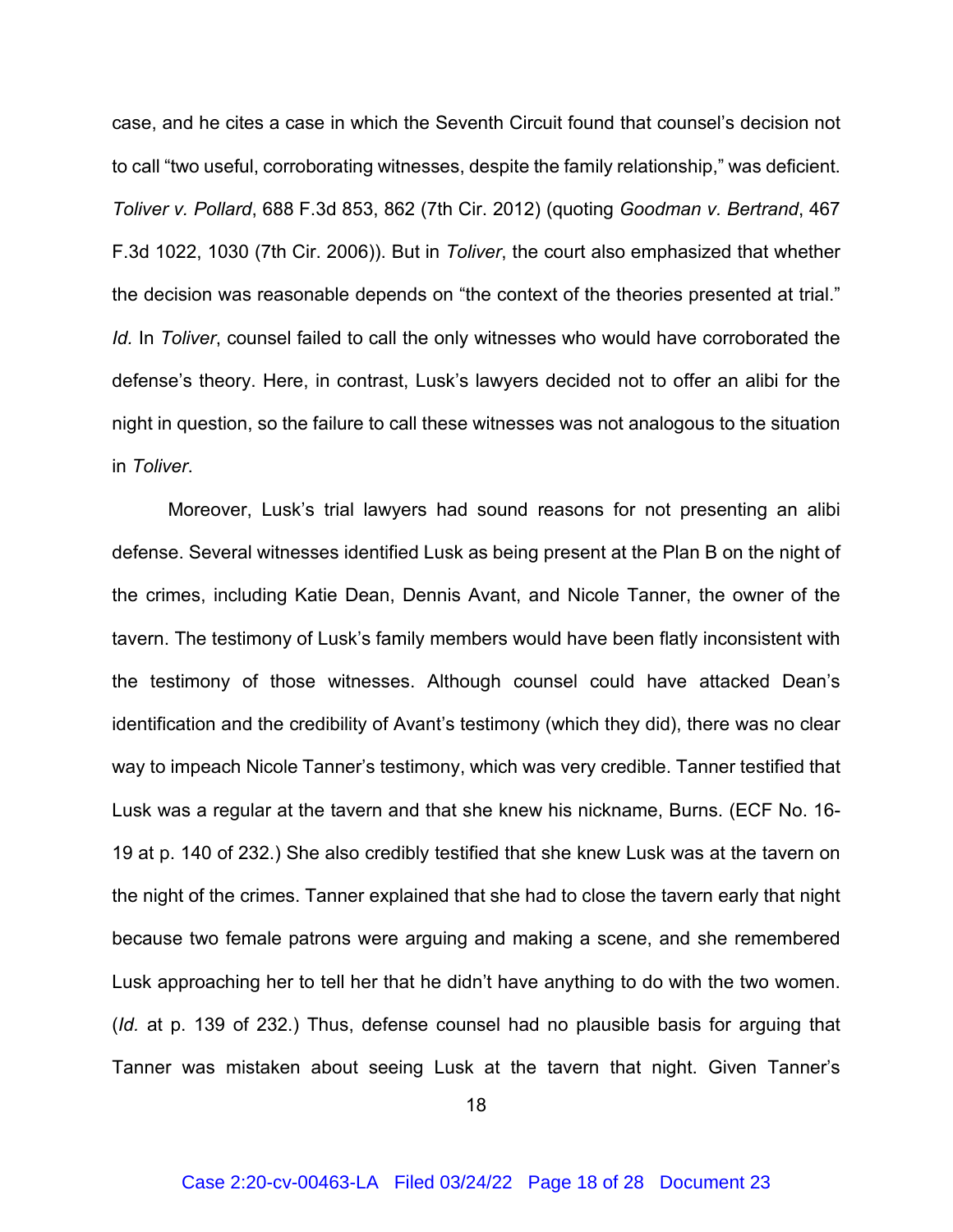testimony, it was reasonable for trial counsel to focus on creating reasonable doubt as to whether Lusk was involved in the crimes rather than on trying to prove that he was not present at the Plan B on the night the crimes occurred.

Accordingly, Lusk has not shown that his trial lawyers performed deficiently by making the strategic decision not to call Lusk's family members as alibi witnesses.

## **b. Failure to request mistrial or adjournment based on Green's perjury**

Lusk next contends that his trial lawyers performed deficiently when, after learning that Antwan Green committed perjury, they failed to either request a mistrial or an adjournment of the trial. Lusk asserts that, had his lawyers requested a mistrial or an adjournment, they could have investigated Green and possibly learned about Officer Vagnini's alleged actions in pressuring witnesses to testify against him.

Initially, I note that I do not understand Lusk to be arguing that his lawyers should have requested a mistrial to ensure that Lusk received a fair trial. Instead, given Lusk's reference to requesting an adjournment in lieu of a mistrial, I understand him to be arguing that his lawyers should have requested a mistrial to buy time to investigate the circumstances surrounding Green's perjury. In any event, Lusk has not shown that Green's perjury prevented him from receiving a fair trial. Green's perjury was discovered during the trial, and he was recalled as a witness and admitted to the jury that he perjured himself. During closing arguments, the prosecutor acknowledged that Green committed perjury and apologized to the jury for calling him as a witness. If anything, Green's perjury aided the defense, in that it called the credibility of the state's case into question. Thus, trial counsel had no basis for requesting a mistrial, and the trial court almost certainly would not have granted one.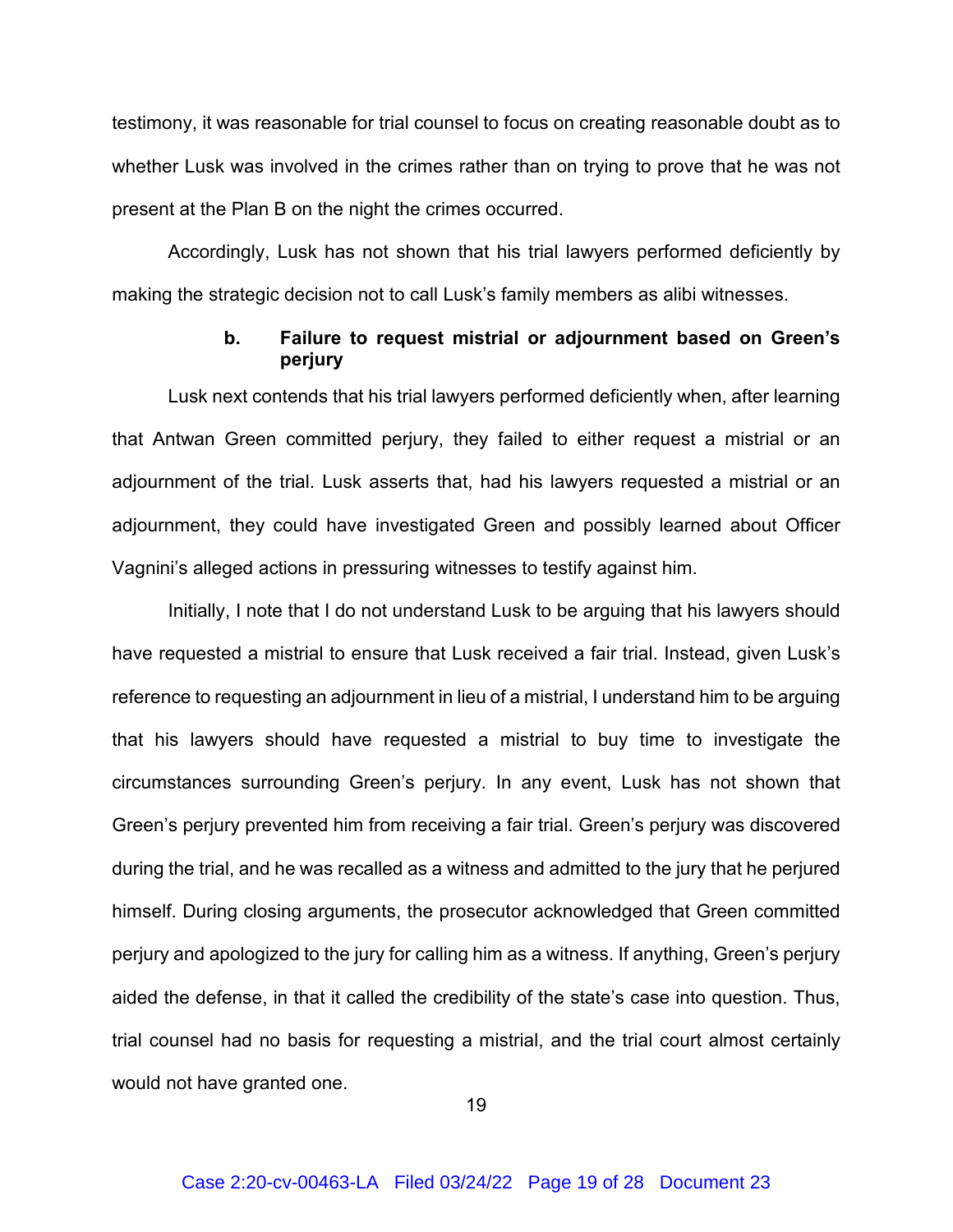I turn, then, to the question of whether Lusk's trial lawyers performed deficiently by not requesting an adjournment to investigate Green. Here, Lusk seems to think that, had his lawyers immediately investigated Green's perjury, they would have uncovered Vagnini's alleged scheme to cajole witnesses into testifying against him. But this is pure speculation on Lusk's part. Once the perjury was discovered, Green was appointed counsel and invoked his Fifth Amendment right against self-incrimination. There is no evidence that Green would have told Lusk's lawyers or their investigator why he committed perjury or that he would have revealed anything that might have been helpful to Lusk's defense. Further, Lusk points to no other investigative steps that his lawyers could have taken once they discovered Green's perjury. Although Lusk claims to have provided his *appellate* counsel, Pinix, with a notarized letter from Green in which Green claimed to have been pressured by Vagnini, Lusk points to no evidence that Green would have disclosed the same information to his trial lawyers if they had interviewed him during an adjournment. In any event, Pinix told Lusk that he intended to interview Green, and Lusk does not claim either that Pinix failed to follow through on this intent or that he obtained useful information from Green. Thus, there is no evidence that any investigation of Green at any time would have revealed information helpful to Lusk's defense.

Accordingly, Lusk has not shown that his trial lawyers performed deficiently when they failed to request an adjournment to investigate the circumstances surrounding Green's perjury. Even if his trial lawyers could be found deficient in this respect, Lusk still could not show prejudice. Lusk has not demonstrated a reasonable probability that, had his trial lawyers requested additional time to investigate Green, they would have uncovered Vagnini's alleged scheme to pressure witnesses.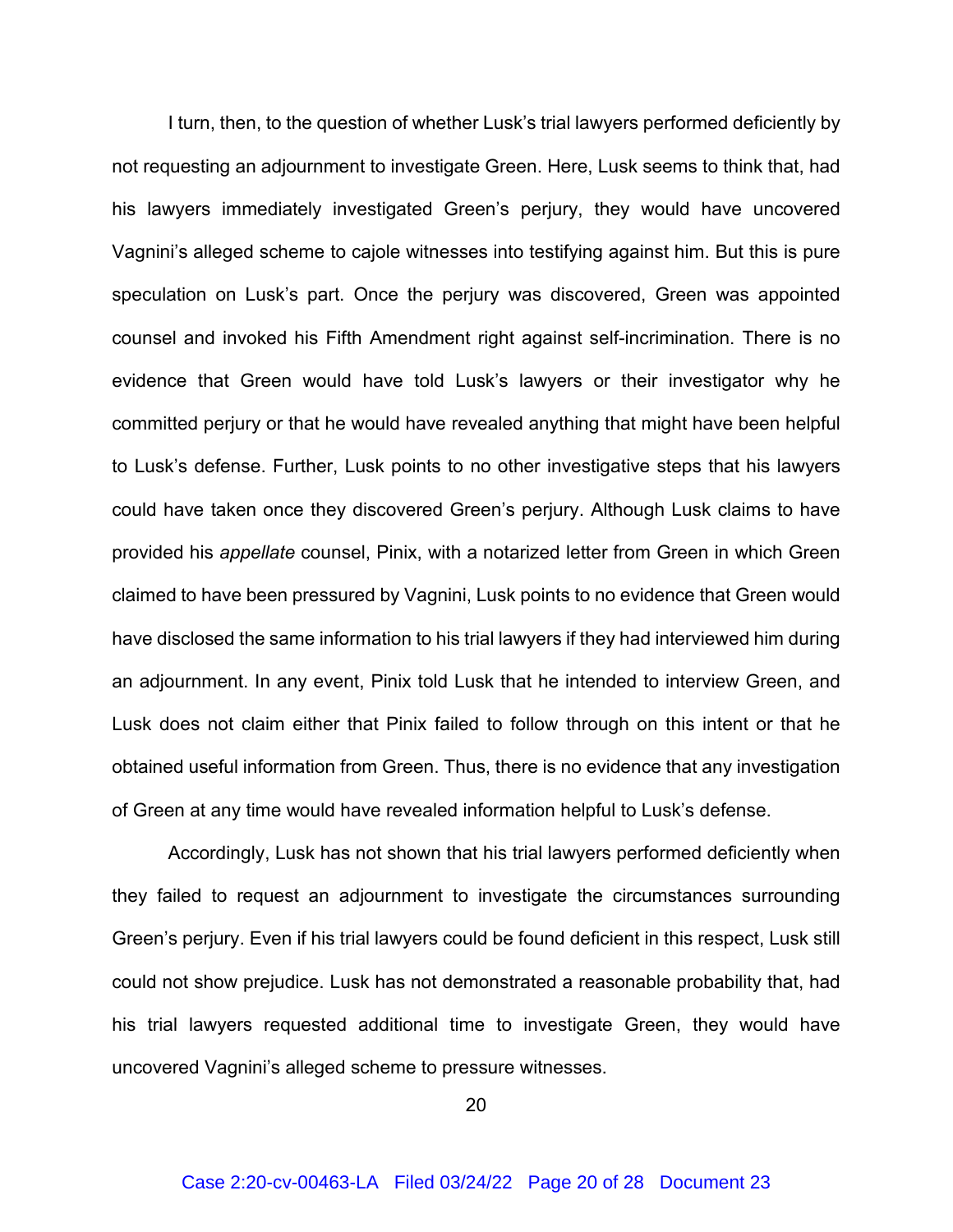## **B. Ineffective Assistance of Postconviction/Appellate Counsel**

Lusk next contends that Matthew Pinix, his postconviction/appellate counsel, was ineffective in three respects: (1) not raising a claim based on newly discovered evidence, (2) not raising the claims of ineffective assistance of trial counsel that I discussed above, and (3) not raising a claim based on the out-of-court identifications of Kimberly Neal and Jessica Garrett. The first two claims challenge Pinix's performance in his capacity as postconviction counsel, and the third claim challenges his performance in his capacity as appellate counsel.

## **1. Claims Involving Postconviction Capacity**

# **a. Failure to bring postconviction motion based on newly discovered evidence**

Lusk's primary challenge to Pinix's effectiveness is based on his belief that, once Pinix learned that trial witnesses such as Dennis Avant and Antwan Green were claiming that they were pressured by Officer Vagnini to testify, Pinix should have filed a postconviction motion seeking a new trial based on newly discovered evidence.

An initial problem with Lusk's claim is that the record contains no evidence that Pinix could have presented newly discovered evidence to the state courts during direct review. Lusk focuses on Avant's eventual recantation and Green's supposedly signing a notarized statement saying he was pressured by Vagnini. Regarding Avant, however, Pinix fully investigated his potential recantation and was unable to procure any evidence from him. When Avant contacted Pinix, Pinix arranged a meeting at which he intended to have Avant sign an affidavit containing his recantation. However, at the meeting, Avant decided to remain silent until he consulted with his own lawyer, and Pinix reasonably concluded that Avant's lawyer would advise him not to recant, as it would have exposed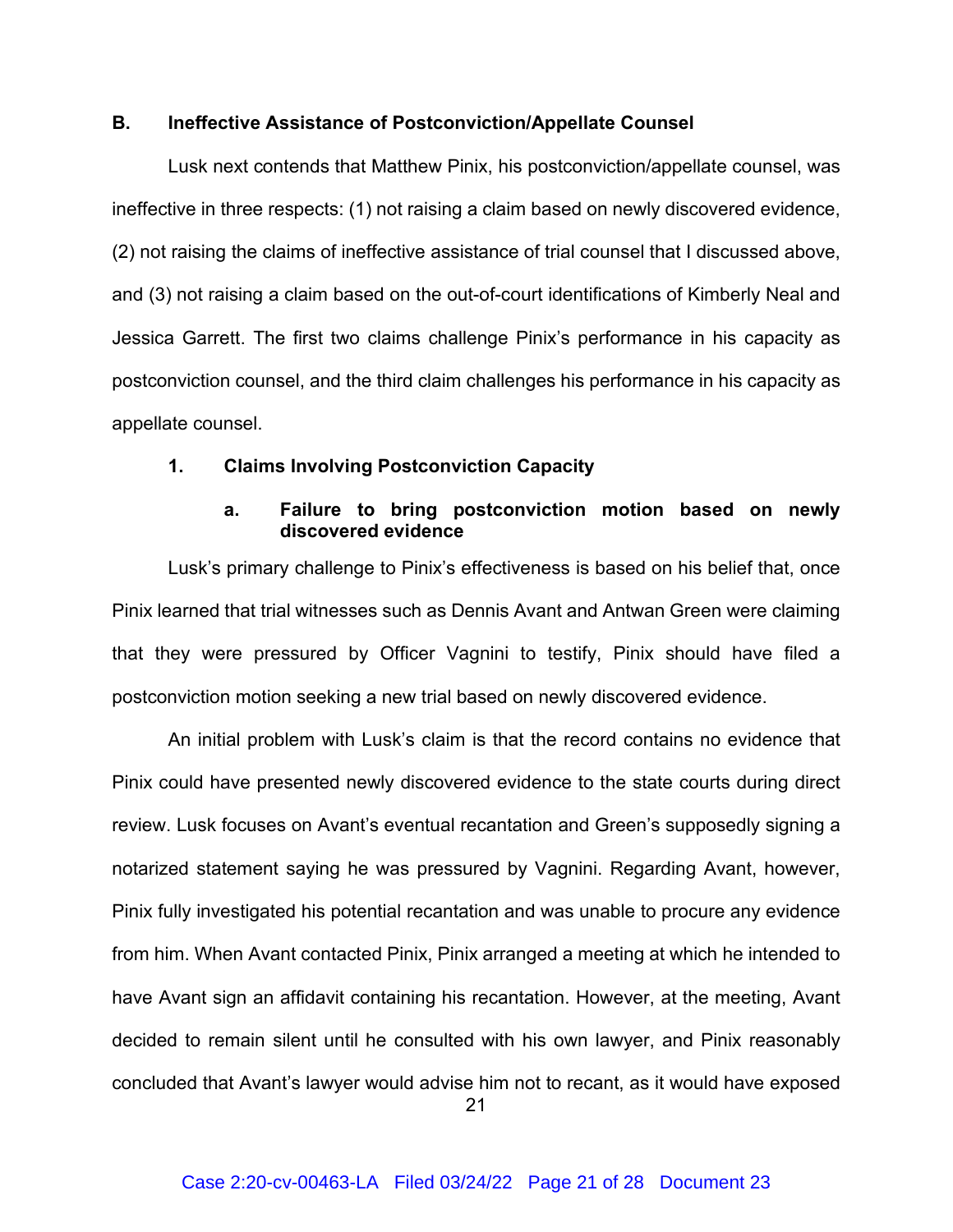him to perjury charges and an increase in his own criminal sentence. Because Avant proved unwilling to testify concerning the recantation, Pinix could not have performed deficiently by failing to bring a postconviction motion related to Avant's testimony.

As for Green, Lusk has not provided his notarized letter to the court, so I cannot find that Pinix could have used that letter to support a motion for a new trial. Moreover, Green was already exposed as a perjurer at trial, so Pinix could not claim that Green's perjury qualified as new evidence. Lusk claims that Green would have testified that Vagnini pressured him to testify falsely, but Pinix stated that he intended to interview Green about that, and Lusk does not claim that Pinix either failed to follow through on this intent or obtained information from Green that would have supported a postconviction motion.

In his brief, Lusk also asserts in conclusory fashion that three other individuals— Toriano Leavell, Brian Nash, and Brandon Williams—"contacted Pinix about Vagnini['s] attempts to coerce them into testifying." (Br. at 18; ECF No. 18.) However, Lusk does not allege that these men told Pinix that they would testify about such coercion at a postconviction hearing or that Pinix failed to investigate their allegations. Although Lusk has produced affidavits from Leavell and Williams concerning Vagnini, those affidavits were not signed until 2015, long after Lusk's direct appeal was over.

Finally, Lusk submits what purports to be Timothy Carter's statement, in which Carter admits to being the real killer of Brown. In the statement, Carter says that he tried to contact Pinix in 2012 about having been the real killer, and that Pinix contacted Carter's lawyer in response. Carter also states that his own lawyer advised him not to say anything. Nothing in the record indicates that Pinix was able to secure an affidavit from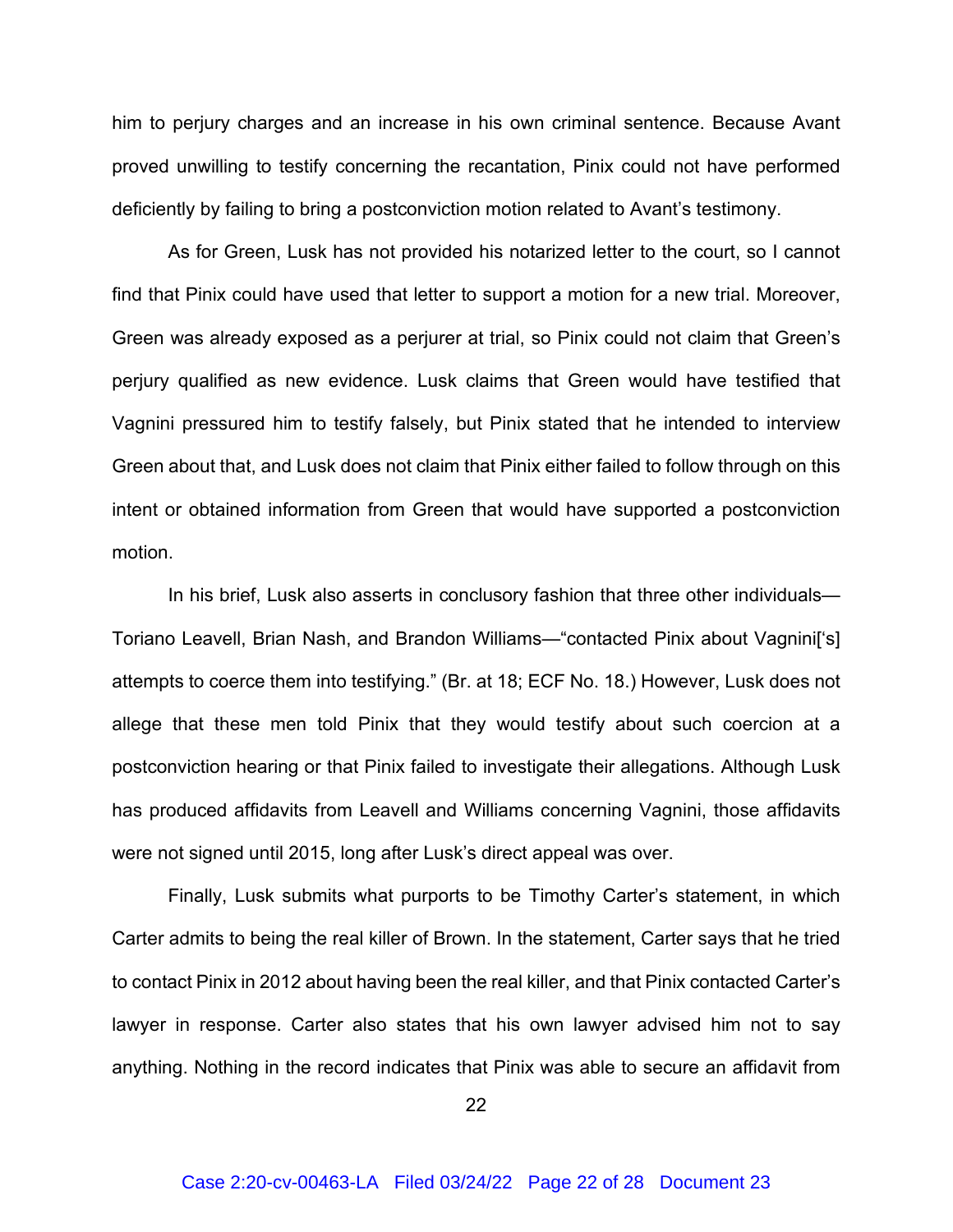Carter or an agreement for him to testify at a postconviction hearing. So again, Pinix did not have evidence to present in a postconviction motion on direct review.

Because Lusk has not shown that Pinix could have presented newly discovered evidence at a postconviction hearing on direct review, I cannot find that he performed deficiently by failing to file such a motion.

A second problem with this claim of ineffective assistance against Pinix is that Lusk eventually brought a postconviction motion in state court based on the newly discovered evidence, but the claim was unsuccessful. Lusk asserts that Pinix wrongly advised him that he could raise his claim involving Vagnini, Green, and Avant in a collateral attack on his conviction under Wis. Stat. § 974.06. Lusk contends that this was bad advice because the state courts would deem the collateral attack barred under *State v. Escalona-Naranjo*, 185 Wis. 2d 168 (1994). But Pinix's advice was accurate. *See State v. Love*, 284 Wis. 2d 111, 134 n.18 (2005) (holding that Wis. Stat. § 974.06 can be used to seek new trial based on newly discovered evidence discovered after the time for filing post-verdict motions has passed). Moreover, the state courts did not reject the newly-discovered-evidence part of Lusk's eventual motion under Wis. Stat. § 974.06 based on *Escalona-Naranjo*. Instead, the state trial court granted him a hearing on the claim, appointed counsel to represent him, and then rejected the claim after Lusk's witnesses failed to appear at the hearing. The Wisconsin Court of Appeals then affirmed the trial court's decision because Lusk did not produce a transcript showing that he had presented evidence warranting a new trial to the trial court.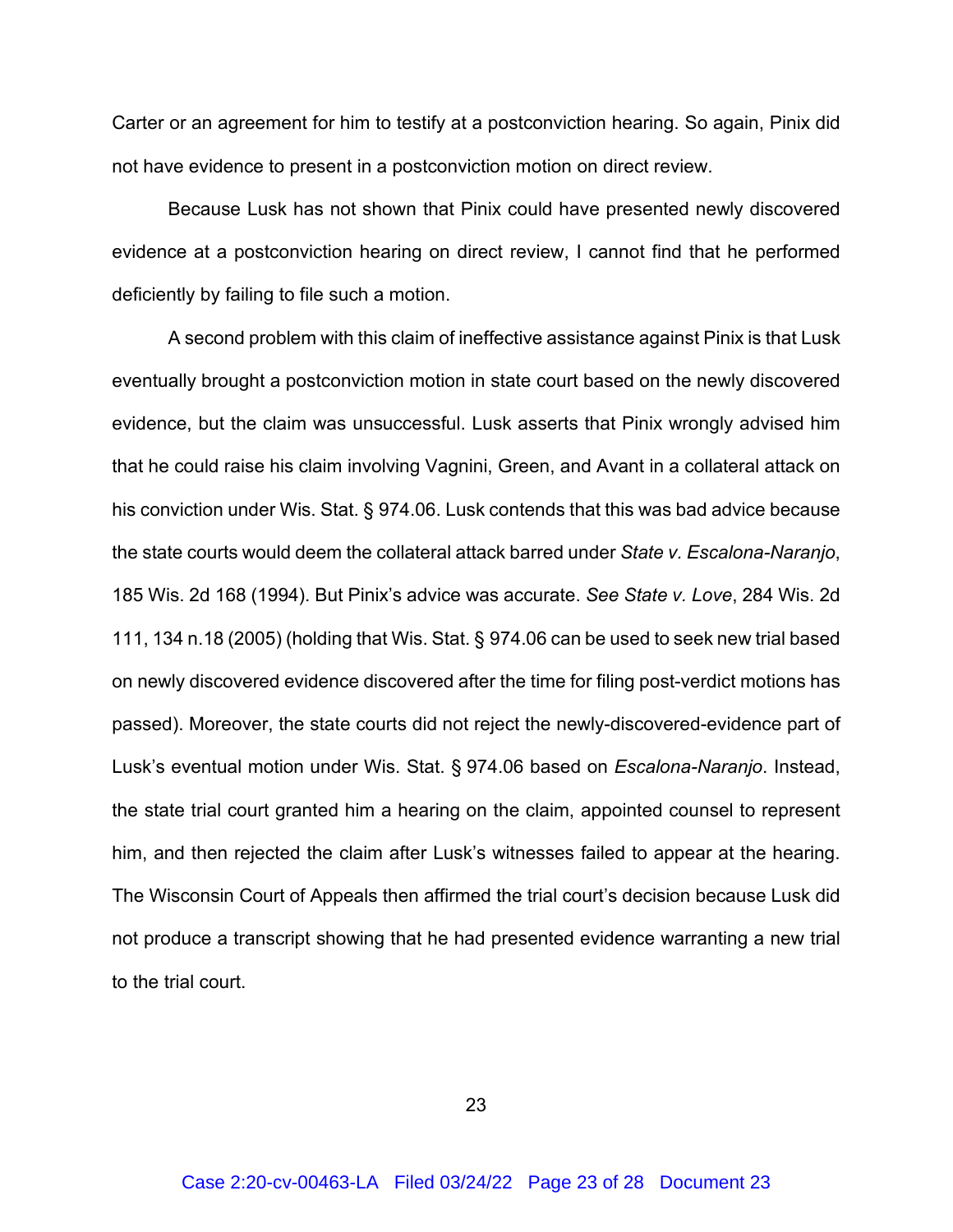Lusk does not explain how a postconviction motion filed by Pinix on direct review (*i.e.*, between 2011 and 2013) would have fared any better than the postconviction motion Lusk prosecuted with the assistance of appointed counsel in 2016 and 2017. Indeed, because in 2016–17 Lusk had the affidavit in which Avant recanted his testimony about witnessing the murder, which Pinix did not have during direct review, it is likely that Pinix's motion would have fared worse. Thus, even if I could find that Pinix performed deficiently in failing to file a postconviction motion based on newly discovered evidence (which I cannot), I could not find that Lusk suffered prejudice as a result. The outcome of the postconviction motion filed in 2016 shows that there is no reasonable probability that, had Pinix filed a postconviction motion in 2013 or earlier, Lusk would have been granted a new trial.

#### **b. Failure to challenge effectiveness of trial counsel**

Lusk claims that Pinix was also ineffective because he did not bring a postconviction motion alleging the two claims of ineffective assistance of trial counsel that I discussed above. Because I have concluded that trial counsel did not render ineffective assistance, I also conclude that Pinix could not have performed deficiently in failing to bring such a motion, and that Lusk could not have been prejudiced by his failure to do so. *See Martin v. Evans*, 384 F.3d 848, 852 (7th Cir. 2004); *Whitehead v. Cowan*, 263 F.3d 708, 731–32 (7th Cir. 2001).

#### **2. Appellate Capacity**

Lusk also alleges that Pinix was ineffective in his appellate capacity because he did not challenge the trial court's admission of the identification evidence concerning Kimberly Neal and Jessica Garrett. Both Neal and Garrett identified Lusk as the killer of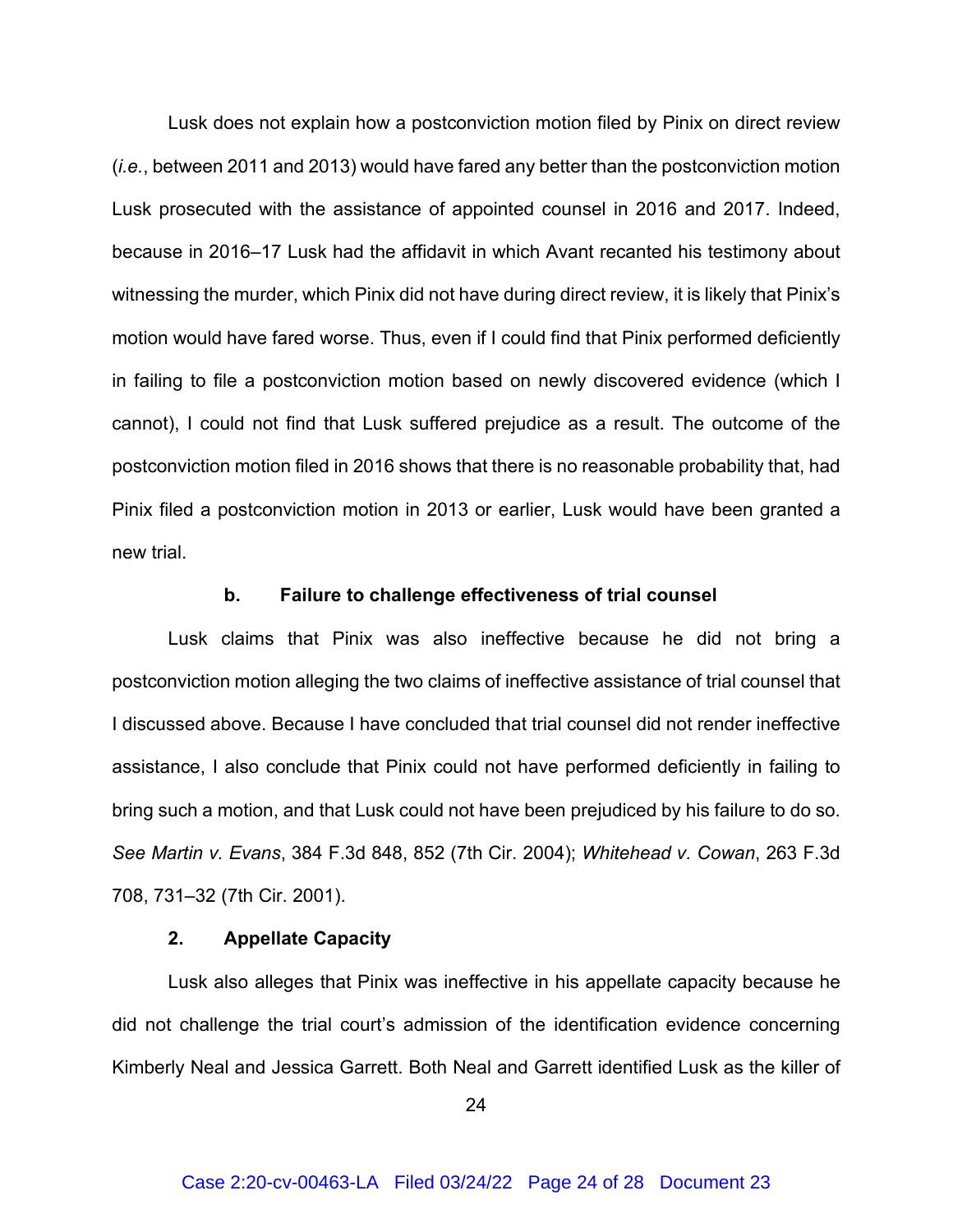Eric Garrett by picking him out of police lineups. Lusk contends that the lineups were unnecessarily suggestive. First, concerning Neal, Lusk points to evidence showing that, prior to the lineup in which she identified Lusk, Neal told the police that the shooter had a neck tattoo. Lusk contends that he was the only suspect in Neal's lineup with a neck tattoo, and that therefore the lineup was unnecessarily suggestive. Second, concerning Garrett, Lusk contends that she initially did not identify him in the lineup but later changed her answer and identified him after talking with a detective who knew that Lusk was the target of the lineup. Lusk contends that Garrett should not have been allowed to change her answer after viewing the lineup and meeting with the detective.

The trial court docket shows that trial counsel filed a motion to suppress the identifications (and an identification made by a third witness, Brittany Pendelton). (Answer Ex. 1-A, entry for July 23, 2010; ECF No. 16-1.) But the federal record does not contain a transcript of the suppression hearing or information about the parties' arguments or the court's ruling, other than the entry on the docket that I quoted in the background section, above. The docket entry states that the trial court denied the motion to suppress. At trial, Neal and Garrett identified Lusk as the shooter, and the prosecution introduced Garrett's out-of-court identification. The prosecution did not introduce evidence of Neal's out-ofcourt identification.

According to one of Pinix's letters to Lusk, Pinix initially intended to raise a challenge to Neal's identification on appeal, but he struck the argument once he learned that the state did not use her out-of-court identification. (Pet'r's Ex. 4; ECF No. 18-1.) Nothing in the record indicates whether Pinix ever considered bringing a challenge to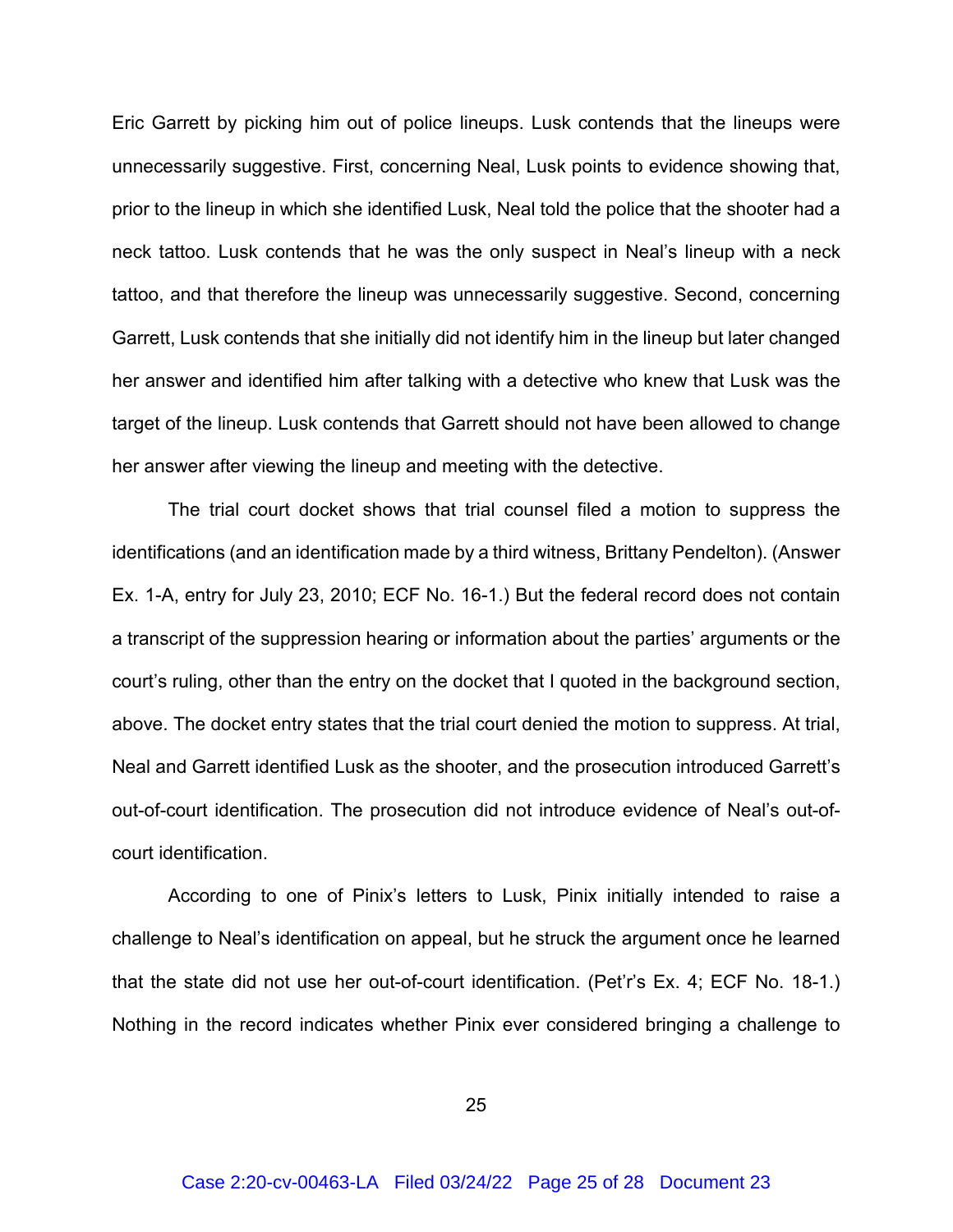Jessica Garrett's identification. Lusk now contends that Pinix's failure to raise both challenges amounted to ineffective assistance.

When a criminal defendant alleges that his appellate counsel was ineffective in failing to raise an issue on appeal, the defendant generally must, to establish deficient performance, show that the unraised issue was both obvious and clearly stronger than the issues counsel did raise. *Walker v. Griffin*, 835 F.3d 705, 709 (7th Cir. 2016). To establish prejudice, the defendant must show a reasonable probability that, had counsel raised the issue, the result of the appeal would have been different. *Ramirez v. Tegels*, 963 F.3d 604, 613 (7th Cir. 2020).

Lusk has made no effort whatsoever to show that the issues involving Neal's and Garrett's identifications were clearly stronger than the issues Pinix actually raised on appeal. For this reason alone, Lusk is not entitled to habeas relief on this claim. Moreover, Lusk has not discussed the evidence that was presented at the suppression hearing in the trial court. Whether an appellate challenge to the identifications would have had merit depends on the evidence that the trial judge relied upon when she determined that the identifications were admissible. *See, e.g., State v. Hibl*, 290 Wis. 2d 595, 605 (2006) (appellate court reviews findings of fact made during suppression hearing for clear error). Although Lusk points to police reports that were prepared at the time of the identifications to try to establish that the identifications were suggestive, he does not show that these reports were admitted during the suppression hearing. More importantly, even an unnecessarily suggestive identification is admissible if the state can show that the identification is reliable. *See Manson v. Braithwaite*, 432 U.S. 98, 114 (1977); *Powell v. State*, 86 Wis. 2d 51, 64–65 (1978). Thus, even if the police reports could be used to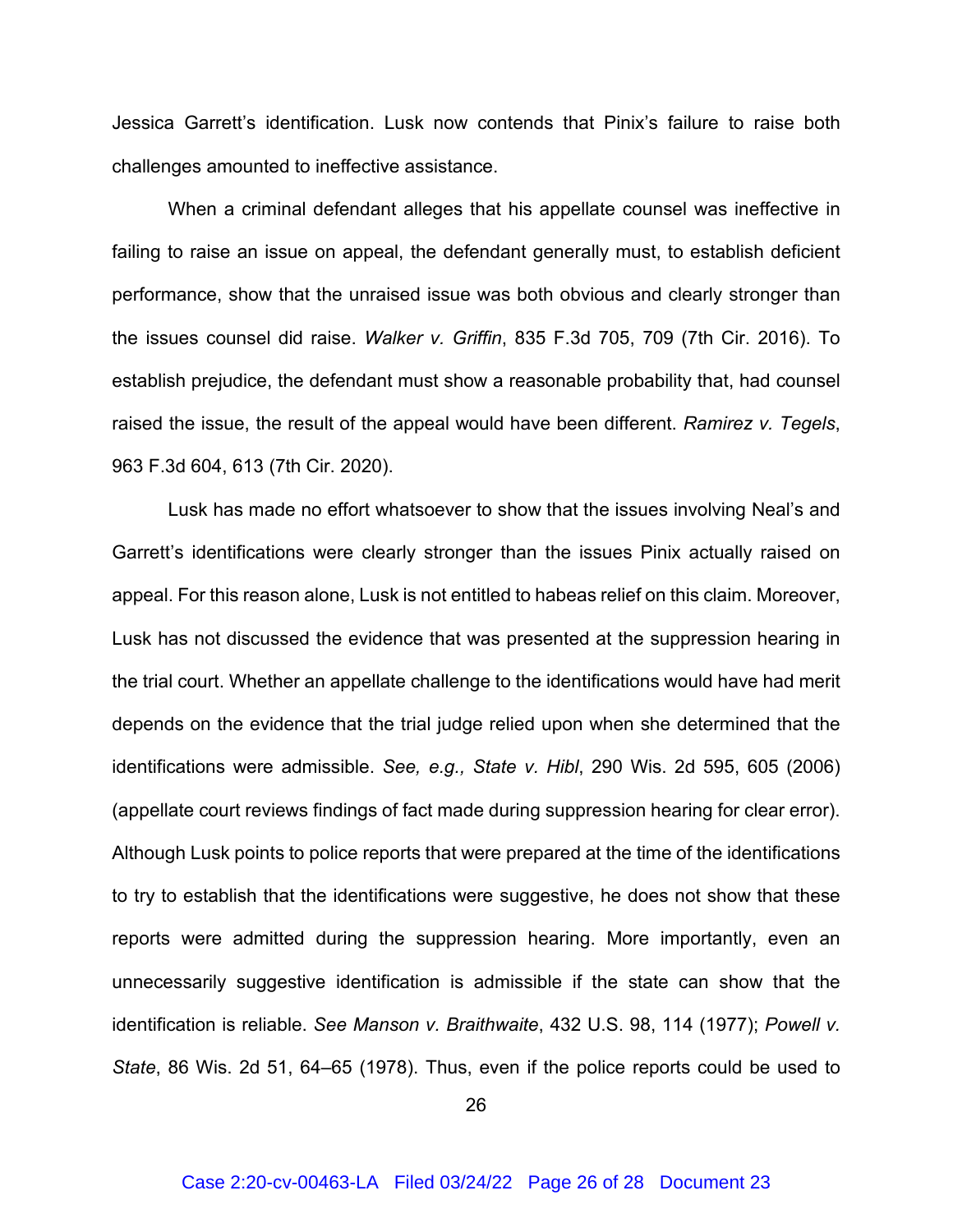establish that the lineups were unnecessarily suggestive, I still could not determine whether Pinix should have challenged the identifications because I would not be able to review the evidence that the state presented to the trial court to establish reliability.

Lusk contends that Pinix made a legal error when he wrote in his letter that he decided to strike his argument challenging Kimberly Neal's identification on the ground that the state did not use her out-of-court identification at trial. Lusk contends that the incourt identification could have been challenged as tainted by the unnecessarily suggestive out-of-court identification. While it is true that the in-court identification could have been challenged despite the state's decision not to introduce the allegedly suggestive out-of-court identification, it is generally harder to suppress an in-court identification. That is so because, as I previously indicated, the state can show that the in-court identification is admissible despite the suggestive out-of-court identification. *See Mason*, 432 U.S. at 114; *Powell*, 86 Wis. 2d at 64–65. And here, Lusk does not show that Pinix could have developed a strong argument that Neal's in-court identification was inadmissible.

In short, Lusk has not demonstrated that appellate claims challenging the identifications made by Neal and Garrett were clearly stronger than the claims Pinix actually raised. He therefore cannot show that Pinix performed deficiently. Moreover, Lusk has not shown a reasonable probability that, had Pinix raised these claims, the result of the appeal would have been different. Accordingly, Lusk is not entitled to relief on his claims of ineffective assistance of postconviction/appellate counsel.